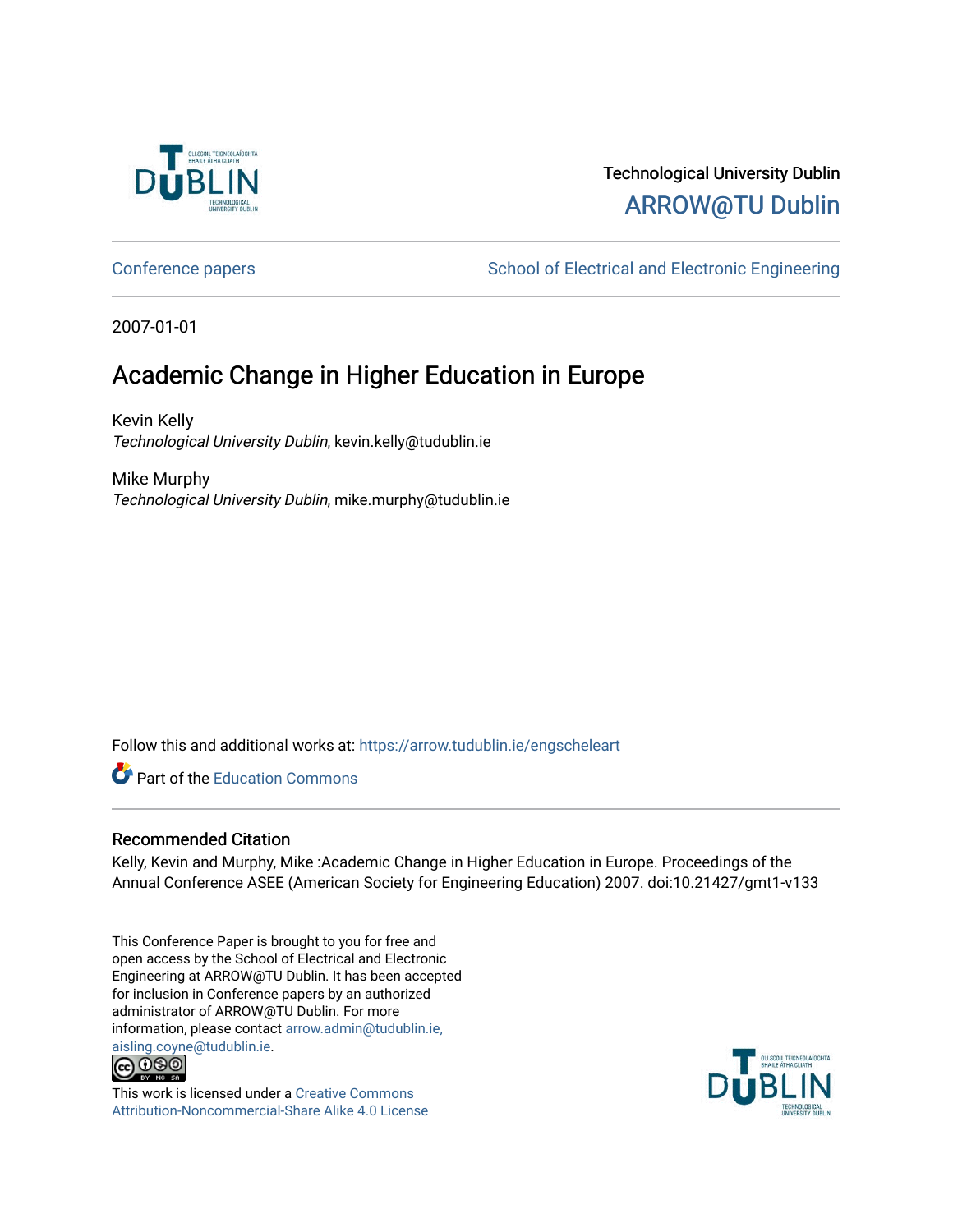## **AC 2007-2335: ACADEMIC CHANGE IN HIGHER EDUCATION IN EUROPE**

## **Kevin Kelly, Dublin Institute of Technology**

## **Michael Murphy, Dublin Institute of Technology**

Dr Mike Murphy is Dean of the Faculty of Engineering and Director of the Dublin Institute of Technology, Ireland.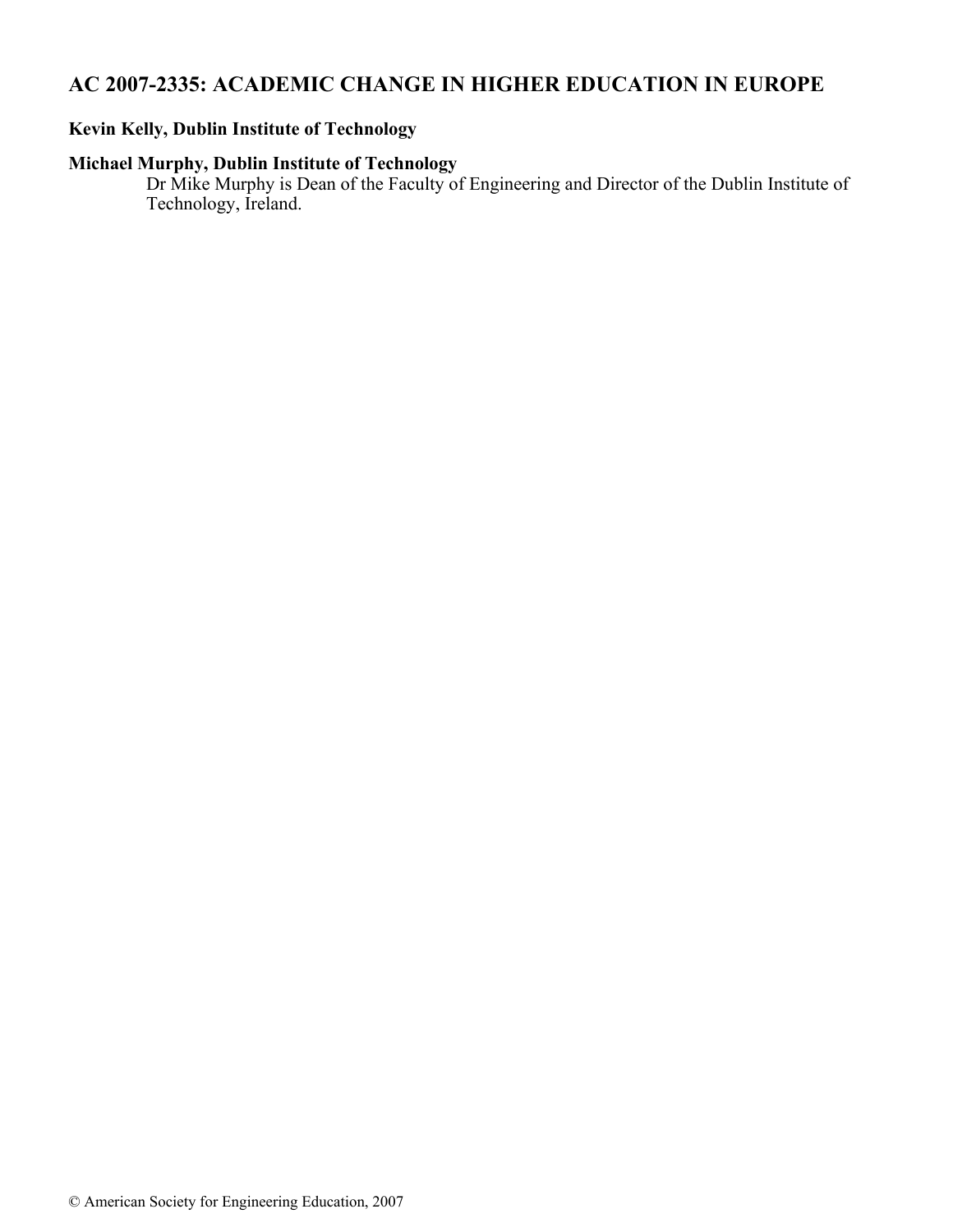## **Academic Change in Higher Education**

#### **Abstract**

This paper analyses academic change in higher education internationally but mainly in Europe. It examines one College in Ireland as it faces major change and examines whether best practice change that has been successful elsewhere might be appropriate in this particular setting, with it's own culture and history. Research is ongoing, using qualitative inquiry and fourth generation evaluation which seeks to address the concerns and issues of stakeholders. It is an illuminative evaluation project that seeks to allow senior management in the College see what is happening elsewhere and evaluate whether such methods might be appropriate in their own college.

The focus here is on a literature review of academic change in Europe and the move of some universities to become more entrepreneurial organisations. Changing academic roles and structures are ongoing sources of tension for academic staff in Europe and there appears to be no panacea for successful change. Collegial and bureaucratic institutions are seen to be outdated because of their slowness in responding to a changing environment. Corporate institutions respond quickly with top down change initiatives but often alienate academic staff and so do not harness and maximise the talent at their disposal. An entrepreneurial organisation appears to be the way forward combining top down and bottom up change.

This requires major structural and cultural change within the College under consideration and is the focus of ongoing research. There is a gap in knowledge in understanding how best practice change which might have been successful elsewhere can be applied to the specific culture of the College in question. The authors are expected to have some of the outcomes of this inquiry at the time of presentation in June 2007.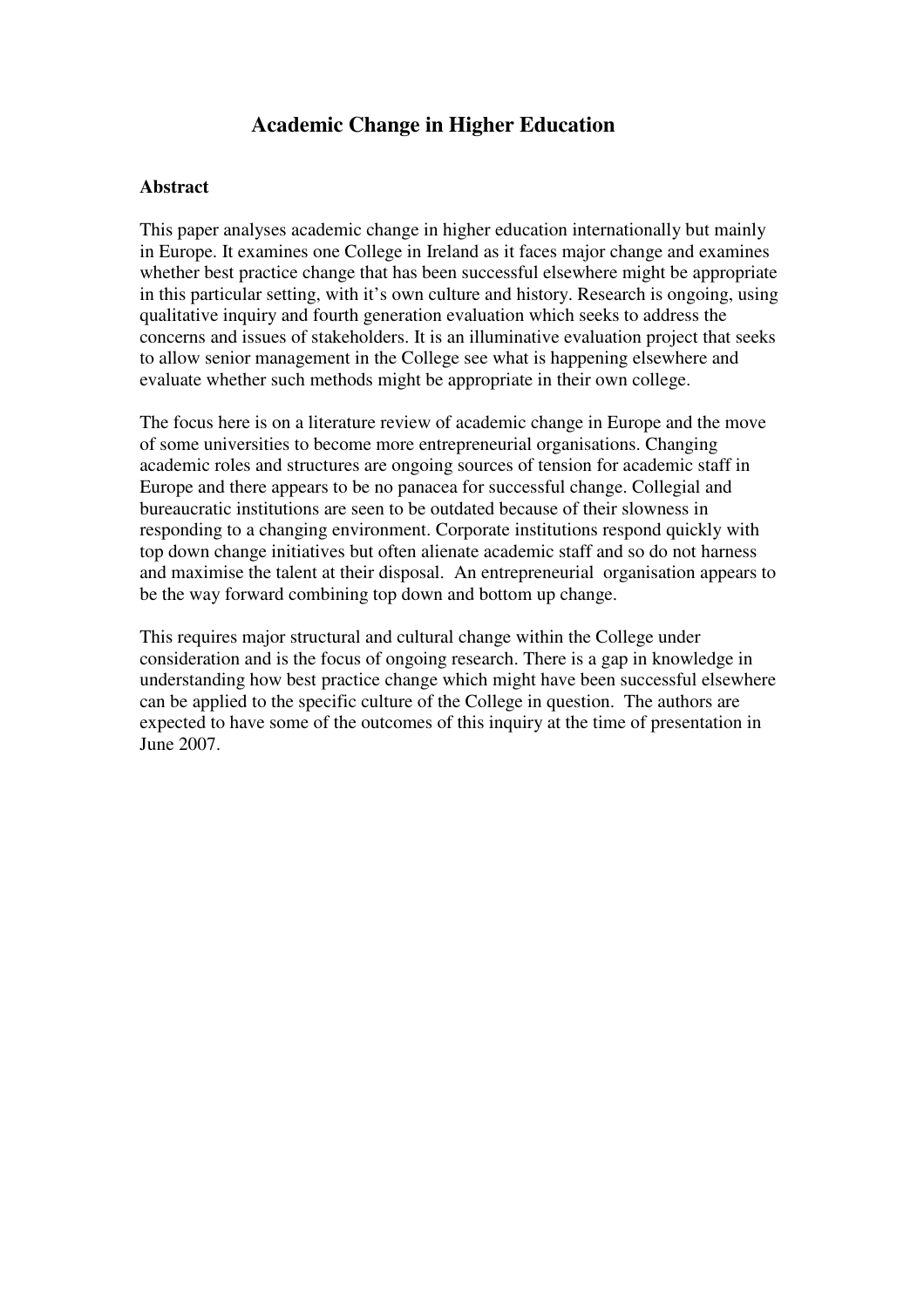### **Introduction**

Change in higher education in Europe has been unprecedented in recent times, both in terms of the extent of change and the rate of change. The European Union has set a goal to become the most competitive economy in the world by 2010 and there are other pressures forcing change. These include demands from industry for better qualified workers, demands of society for lifelong learning opportunities and the increasing cost to the taxpayer of an expanding publicly funded higher education system.

In 1987 the Economist magazine characterised Ireland as the poorest of the rich, alongside an image of a beggar on a street, thus portraying Ireland as the poor relation within the European Union. The 1990s saw a reversal of fortune for the Irish economy. An economy burdened by debt, with crippling levels of taxation, a poor enterprise culture and relatively low participation rates in higher education was turned around into a thriving economy within a decade*.* By 1997 the Economist proclaimed Ireland as Europe's shining light. The so called *Celtic Tiger* economy averaged 9% economic growth between 1995 and 2001 and has the highest rates of growth in the  $OECD<sup>1</sup>$ . Unemployment fell to 4%, compared to 15% as recently as 1993. Ireland now ranks  $4<sup>th</sup>$ in the world, behind the United States, Norway and Luxembourg, in terms of gross domestic product<sup>2</sup>. Participation rates in higher education are amongst the highest in the World, 52% in 2002<sup>1</sup>.

Ireland's economy is flourishing within a global economy over which it has little control. It is vulnerable to factors occurring in the global economy. If the success of the Irish economy is to continue, then the national workforce must be as fit for the market as is possible. That means being capable of innovation and change as the marketplace dictates. Society, organisations and people living in a learning society require education on a lifelong basis suited to their needs so that they are equipped to deal with the challenges evolving in society. According to the Irish Government's white paper on adult education, modern workers are likely to have many jobs and career paths in their lifetime, and the higher education system in Ireland must respond and prepare people for the needs of an advanced economy.

This academic paper begins by describing the challenges facing a large higher education college in Ireland, with both internal and external drivers for change. The origins of the College date back to 1887 and it now describes itself as a multi-level institution with over 20,000 students. The College began through a workingmen's club and was supported by a cross-section of artisan representatives. Before the terms *widening of access* or *stakeholders* were first used in education, the College sought to provide education for working class students, industry, the community and the disadvantaged sections of the population. From its earliest days it provided educational opportunities for women. It did all of this flexibly with part-time programmes suited to the needs of students and society.The Irish Government is seeking to place its workforce at the higher end of the value chain in a global economy, while the College is set to receive substantial public funding to relocate to a new 'green-field' campus over the next decade. The changing environment for the College is therefore posing a series of challenges both to its leadership and to its academic staff. In order to address these challenges the College is looking at change projects and change initiatives in other countries to decide on the type of organisation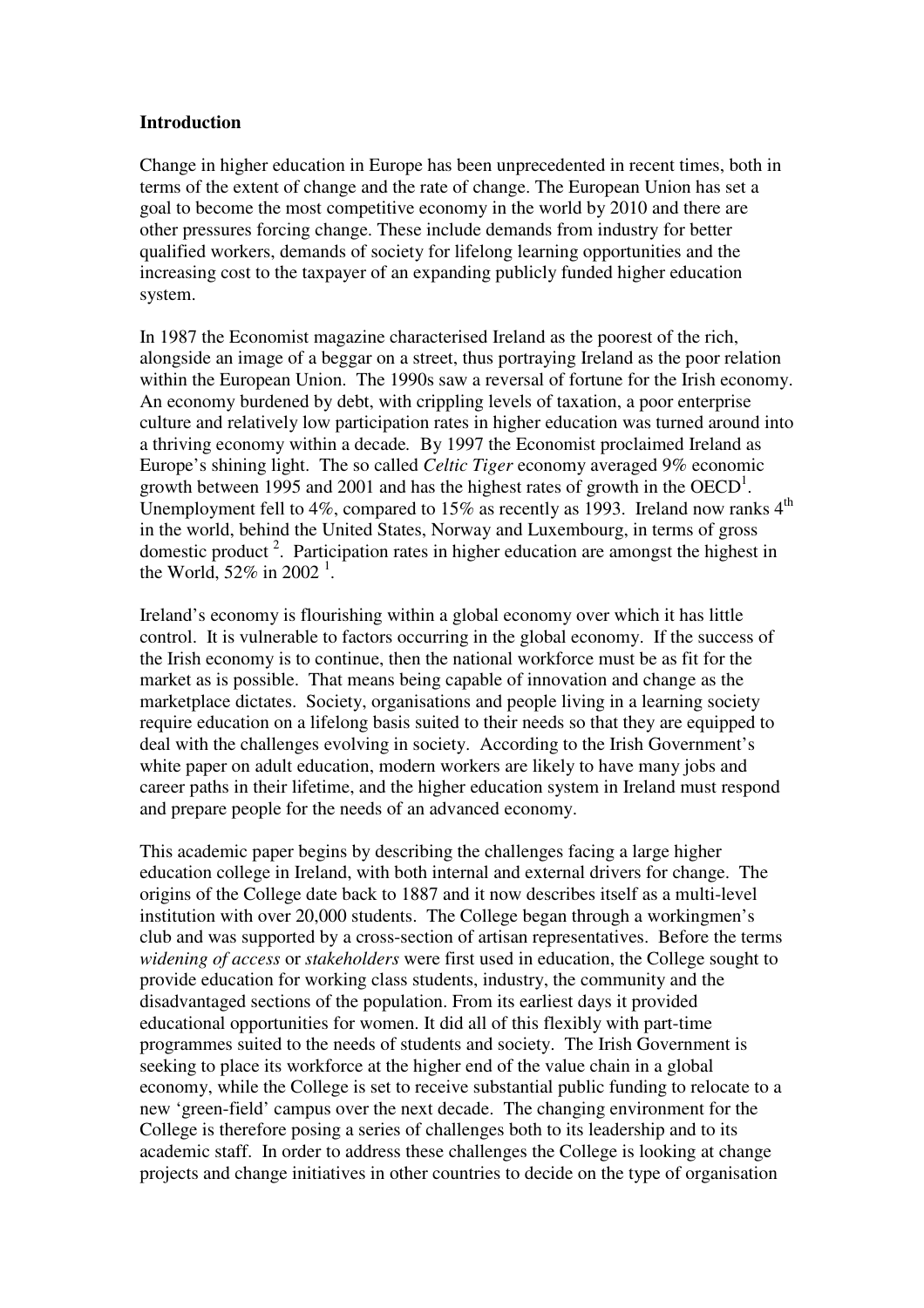it needs to become and to assess whether this is applicable and practicable for its own College given its history, culture and heritage.

Fullan refers to the difficulty of transferring good ideas and change practices from one educational setting to another. Practice and reform identified in other universities often hide the subtleties and nuances of the setting and the conditions under which such practice and reform may have flourished. One would have to have been in it to understand it. Even if all this occurred, a change agent would have to understand the conditions of the new setting equally and amend the practices and reform to that setting<sup>3</sup>. Such a challenge is addressed in this paper and in ongoing research.

This paper examines what type of organisation the College might need to become in order to be able to respond effectively to the changing environment. It is argued that the College needs to harness the best talent and best ideas from staff. Yet initial anecdotal inquiry indicates that staff feel disenfranchised by decisions being made over which they believe they have little control. Some appear to be resentful of the uncritical ways that new systems are adopted, e.g. modularisation and semesterisation, and would like to have more say in their own and the College's destiny.

Whilst the *why* and *what* of change necessary in the College are related to pressures from the external environment for change in higher education, the much more difficult question, the *how* of change must be related to the individual internal environment of the College and its culture.

## **Changing Environment**

A review of the external and internal drivers facing the College can be summarised as follows:

- 1. The movement of the Irish economy to the higher end of the value chain within a global market and the development of a learning society in Ireland. Ireland has perhaps been later than other European economies in addressing this issue and can learn from what has happened elsewhere.
- 2. The increased financial burden of higher education on the exchequer due to universal participation rates and funding of education for the knowledge economy. This has led to increasing demands from government for greater efficiency, improved service with quality enhancement and consequential reduced per capita funding.
- 3. Academic change due to the changing demands of society for fairer access to the benefits of a tax-subsidised resource with a focus on lifelong learning that is student-centred. This leads to a widened diversity of student intake and changing demands of these students. Demographic shifts in Ireland as numbers of schoolleavers decrease could facilitate increased opportunities for mature students, those who suffer from economic disadvantage and disabled students. Up to now this has not been happening in Ireland because it was struggling just to facilitate increasing numbers of school leavers as the Irish higher education system moved to universal participation rates.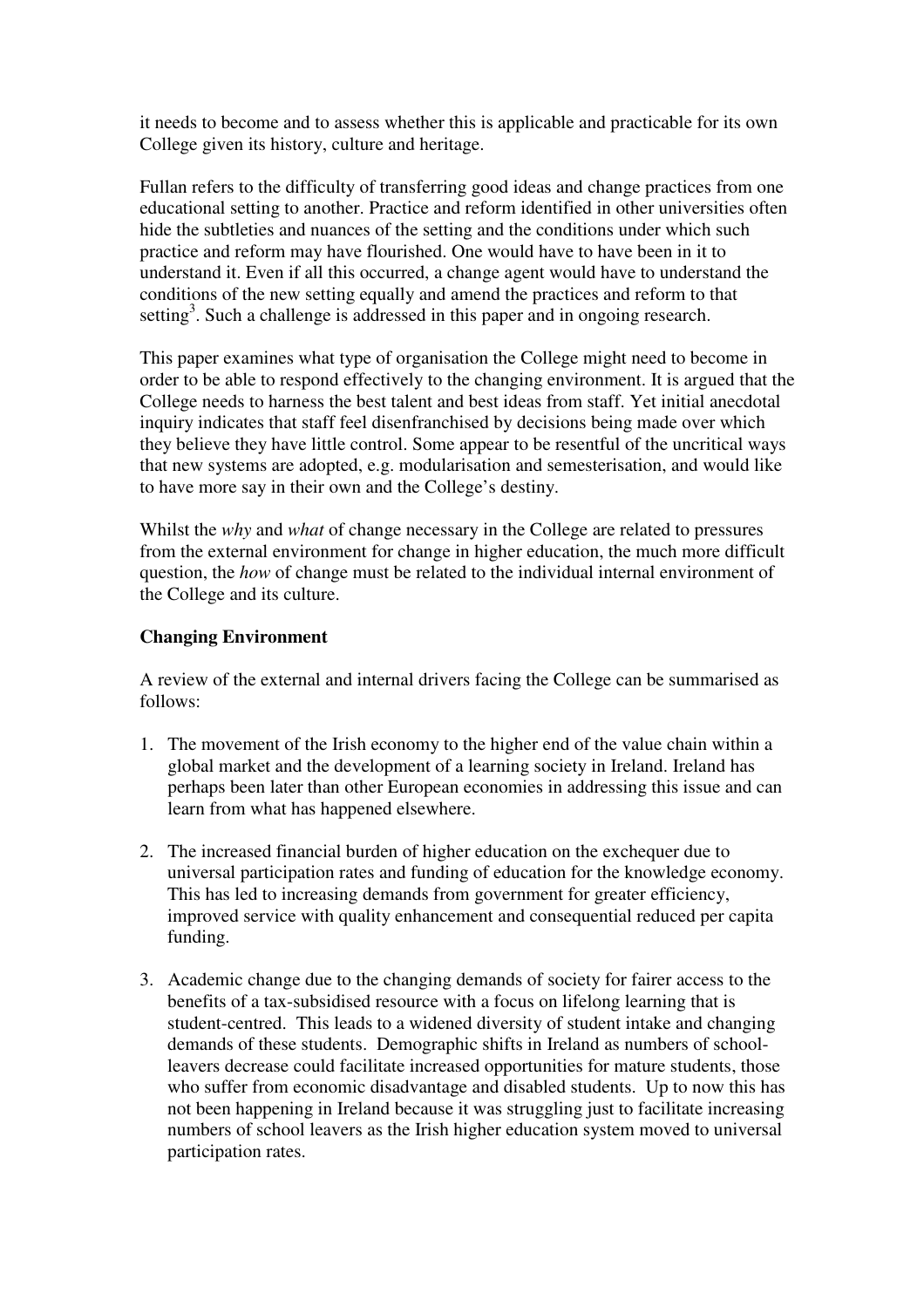- 4. Changing academic roles for staff combined with increased pressure to produce research, use of information technology in student learning and the availability of world class learning and resources to students through the internet.
- 5. The College continues to embrace a more robust, disciplined and comprehensive approach to quality enhancement across the full spectrum of its academic activities. Academic units and faculty now face the duties associated with program reviews, school reviews and research reviews. The requirements for engineering accreditation have also changed recently. Ireland is signed up to the Washington Accord and the accreditation procedures in Ireland are similar to ABET accreditations in the US. This means there is mutual recognition of the academic qualifications for Professional Engineer in Ireland, the US and many other (mainly English speaking) countries. The College has just completed a significant transition of its programs and academic calendar to a modular format within a standard semester calendar framework. But the anticipated benefits in terms of greater student choice and program efficiencies have yet to be fully realised.
- 6. In 1992 associated colleges were combined to form the current much larger college. Thus began a period of great internal change, for example the restructuring of the College into six faculties. This structure was seen as more suited to the needs of students and society in a growing economy, which was moving from elite to mass to universal participation rates. Today, at this stage in its evolution, questions have surfaced within the College as to whether its organisational structure is appropriate to successfully address the challenges ahead.

How should a responsive organisation be developed based on good practice elsewhere that is capable of responding to these drivers? At the heart of the debate about university reform throughout Europe is the retreat of the state as central financier and an increase in the entrepreneurial character of institutions with research, the growing flexibility of personnel structures and financial resources, the adaptation of curricula to labour market requirements and most importantly new forms of quality assessment, all increasing in importance<sup>4</sup>.

This must all be seen in the context of globalisation and considered against notions of autonomy and academic freedom as well as new forms of responsibility towards society and accountability towards stakeholders. What is at stake is the repositioning of universities as institutes of research and education within knowledge societies, and there are increased expectations of universities to be central players with regard to knowledge production<sup>4</sup>. This generates tensions between researchers, lecturers and students on the one hand, and on the other, the interests of the university to fulfil its policy goals. In other words there is a tension between individual freedom to make decisions and take action, contrasted with the university's need for increased accountability. Similarly, increased accountability requires institutions to monitor quality. But who determines the rules and value systems? Autonomy for an institution can translate into restrictions for academic staff working in these institutions in so far as the institution defines the value system, forms of capital and strategic aims. Quality assurance mechanisms can become so deeply woven into procedures and judgements that they become gradually invisible and thus unquestioned<sup>4</sup>.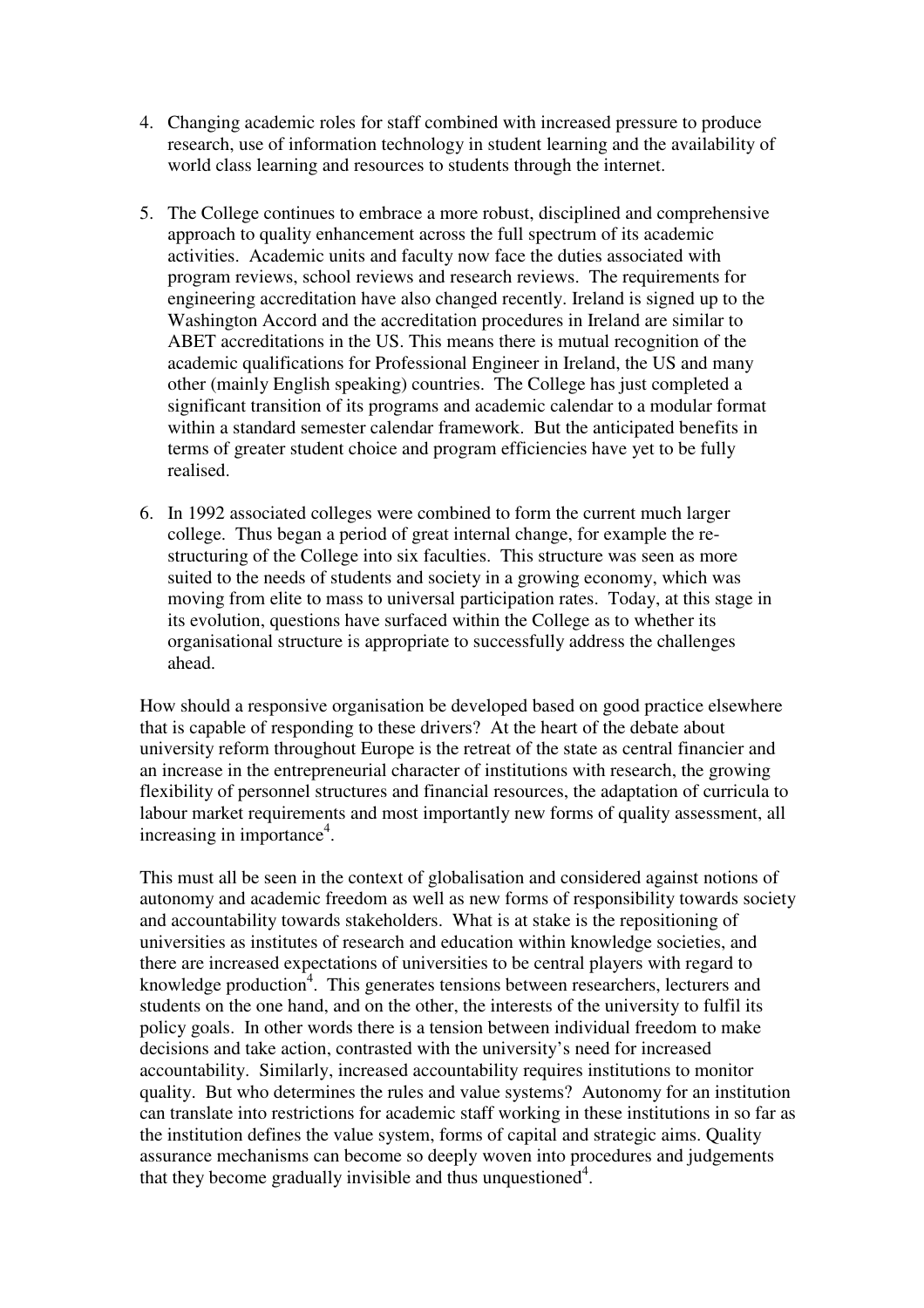As already seen the environment for higher education is now changing at an unprecedented rate. Successive Ministers of Education, on behalf of the Irish government, acknowledge that Ireland's economic prosperity is underpinned to a large extent by its education system. This now places greater responsibility on educators to respond to the needs of this changing environment. What sort of organisation does the College need to become at this time of transition and major change? Where should the priority lie between teaching and research; what about the increased work load associated with the move to the new learning paradigm? If promotions, for example, are based on the amount and quality of research, teaching may be seen as a hindrance that gets in the way of academics real work in their quest for promotion. The College has built its reputation on the basis of the quality of its teaching and graduates, rather than the quality of its research: a people-orientated organisation rather than a knowledge generating organisation. Is all that has been seen by many to be good, to be lost in this transition? It would seem that effective academic leadership is quite different from effective leadership in other organisations. The challenges of a changing external environment must be met by an academic culture that harnesses the considerable talent available within the college and this would seem to suggest a need to emphasise collective decision making.

### **Irish Economy and Society**

Ireland's success at attracting foreign direct investment was facilitated by Ireland's third level educational sector. For example, in 2005 the total output value of manufacturing in Ireland was 250% higher than in 1995; largely as a result of a sufficient supply of operatives, technicians and engineers. Ireland is now concentrating on higher-value activities around science, technology and engineering<sup>6</sup>.

The success of the Irish economy has resulted in wage costs in Ireland rising to amongst the highest in the world, and Ireland can no longer compete with low wage economies. Blue collar jobs are migrating to lower wage economies. An important question looms with regard to how Ireland deals with its present economic health and wealth. Referring to the so called *Celtic Tiger* economy, the Irish government minister responsible for Enterprise, Trade and Employment, Michael Martin has said "the tiger has found a resting place in Ireland but will only stay as long as we remain competitive"  $6$ .

For advanced economies, the challenge for educational policy makers is to promote the conditions for a learning society<sup>7</sup>. The new world of work requires such a learning society, so that workers can accumulate transferable skills for the changing market. Learning becomes a lifelong process as the needs of society and organisations change. The lack of fit between labour force qualifications and the needs of industry in a fastevolving economy must be addressed by the educational sector. The skill mix that was suitable for the industrial society is no longer adequate for the knowledge economy<sup>8</sup>.

## **Reduced Funding and Increasing Demands of Government**

The values and ideals underlying academic work in universities evolved during a time when there were relatively small numbers of academics and students, high levels of professional autonomy and relatively little financial support or interest from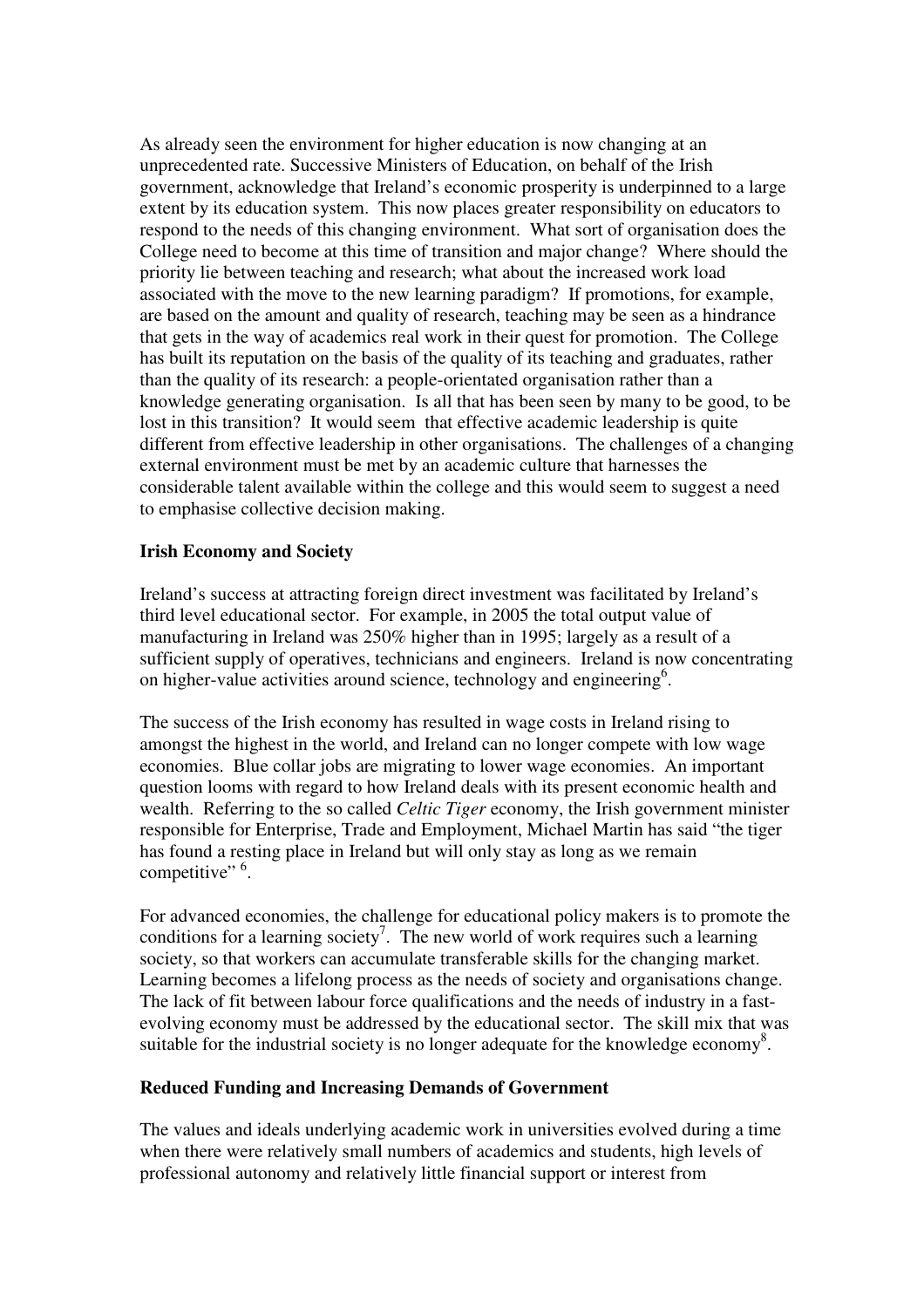government or industry. Academics had permanent employment, authority derived from the high academic standing they enjoyed, control over academic matters, autonomy in research and disdain for what were seen as lesser tasks of administration and management. This began to change with demographic shifts (e.g., the baby boom) and as governments began to view higher education as an economic driver of social and economic development<sup>9</sup>.

According to the British Prime Minister Tony Blair, there are now 17 million students across Europe, up 20% since 1997. Student numbers will continue to grow in knowledge economies as blue collar jobs migrate to lower cost economies. This means that the cost of higher education can no longer be borne by taxpayers alone and European universities therefore have to follow their American counterparts and show greater enterprise in finding extra resources, according to Blair<sup>10</sup>.

## **Academic Change**

Expanding participation in education has become a leading theme of policy debate in the learning society. In 1997 the OECD arranged a conference of its education ministers under the title *Lifelong Learning for All*. Policy statements from many governments emphasise that the learning age must embrace as wide a range of the population as possible.

Ireland has suffered historically from low levels of average educational attainment and it continues to make inadequate provision for adult and continuing part-time education. For the years ahead a considerable enhancement of human capital is necessary both in quantitative and qualitative terms. If Ireland is to develop as a learning society then it must provide access to higher education for the large numbers of people who missed out first time around during times of elite participation rates. This is not only necessary from an economic perspective, but also from the perspective of providing for a fair society $11$ .

Only 20% of 45 to 54 year olds attained tertiary education compared with 40% of 25 to 34 year olds. Many of these older workers have contributed to the highly subsidized higher education sector through their taxes so that initially students from better off families could gain higher qualifications and in later years, so that higher education could be expanded into a universal system. Many of these people now find themselves in industries with rapidly changing needs or indeed in some cases they are made redundant because of the higher labour costs associated with our successful economy. They helped fund the university sector whilst the economy developed and are surely entitled to demand fair access for themselves now<sup>12</sup>.

Brown & Lauder argue that traditional low trust management systems, based on the underlying assumptions of Fordism, required society to focus predominantly on the top 20% of the school population. Higher Education was organised and provided for this elite pool of students and prepared them for a bureaucratic workplace with hierarchical structures with clear rules and procedures. Assessment of students was based largely on the students regurgitating information fed to them by an expert teacher. Didactic teaching methods were the norm. The massive wastage of talent in the other 80% of the population not receiving higher education was affordable because the majority of jobs required little more than the execution of a set of easily learned routines. This is no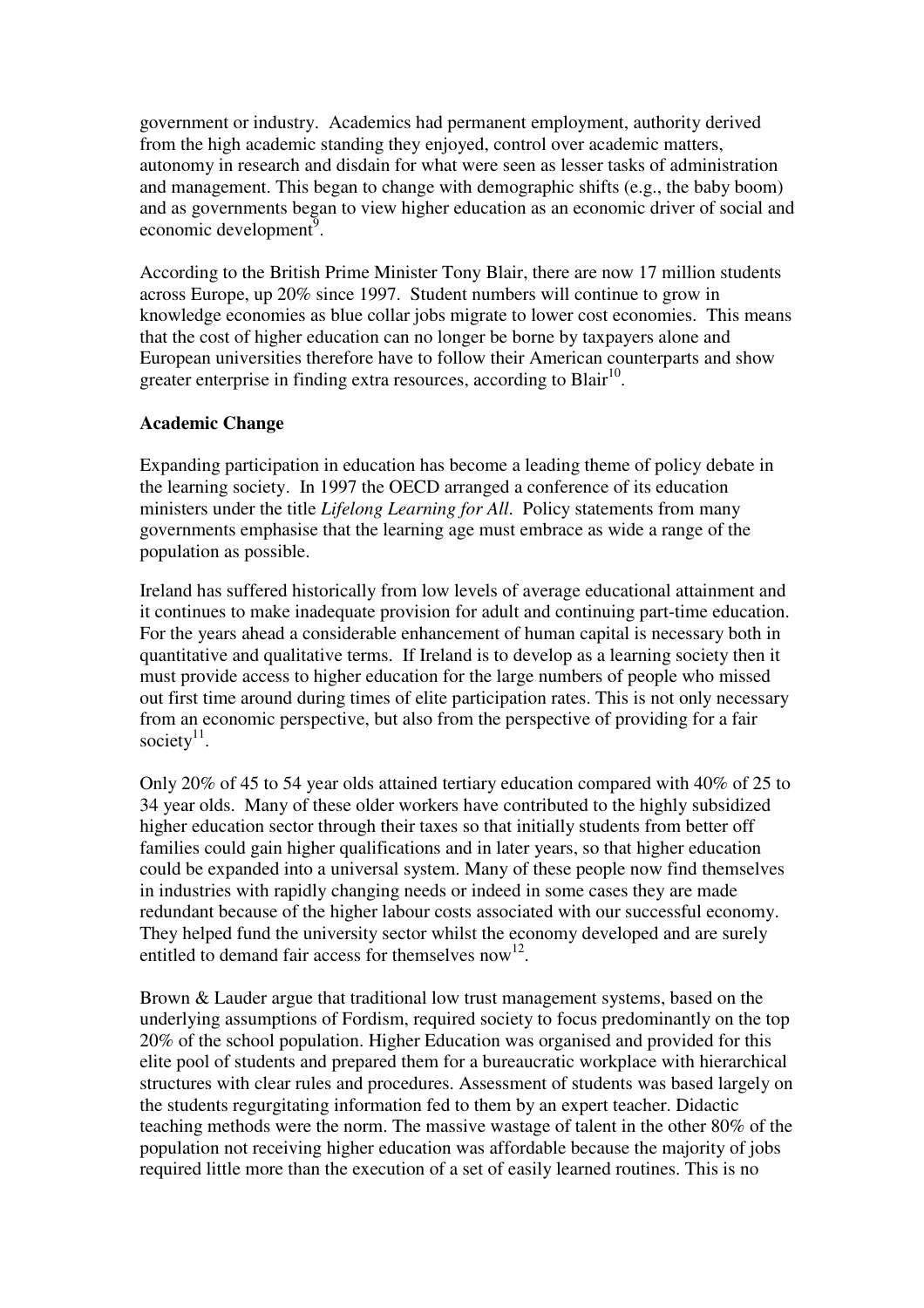longer the case in a learning society. Learning societies will harness the wealth of talent available and empower the population for active citizenship as well as for changing occupational roles. This would suggest that advanced knowledge-based economies like Ireland will probably require a much larger proportion of the workforce to contribute to the decision making process and to be more self-directed, regardless of their position within the organisation. Education for empowerment must provide workers with the power tools of personal confidence combined with the intellectual skills and education required to interpret the wealth of information and ideological dogma to which they are exposed. Innovation, problem solving and creative skills must also be developed in the workforce along with an ability to learn and research and think critically $13$ .

Adult students are recognised by adult educators such as Malcolm Knowles as having different learning needs. Knowles argues that adult learners require a different pedagogy, curriculum design and institutional organisation. In fact, the term pedagogy itself is out of place as it refers to the science of teaching children. Androgogy is the term which Knowles advocates should be used to refer to the science of teaching adults. Most androgogical researchers advocate according the learner a role in shaping the purpose and process of learning. This promotes personal development and is motivating to adult learners. Knowles argues a competitive environment should be discouraged. He suggests adults respond best in a collaborative environment and that the behaviour of the teacher probably influences the character of the learning environment more than any other single factor. He suggests that teachers convey in many ways whether their attitude is one of interest and respect for the student, or whether the students are seen as receiving sets for the teacher's transmission of wisdom. Knowles believes that once teachers put students in dependent roles they are likely to meet rising resistance<sup>14</sup>. There are detractors from this view. Our own research has shown that adults will sometimes relinquish self-direction and autonomy when learning something new. They may well suspend some of their rights at the door of the college in order to learn. They temporarily accept an unequal relationship between teacher and student and accept the authority of the teacher provided the teacher has something to offer to justify his/her authority  $\frac{38}{38/39}$ 

The mission of the College to continue to offer educational opportunities on a part-time basis to mature students poses challenges that are both educational and financial for the academics and managers of the College.

## **Changing Academic Roles**

At the heart of a student-centred learning paradigm is the assumption that all students are different and learn in different ways<sup>15</sup>. With the shift to mass participation there are more students to teach who, to paraphrase  $Ramsden<sup>16</sup>$ , are no longer a gifted and motivated academic group, capable of surviving the bleakest of bad teaching, but more like school students in their range of ability and the corresponding demands they place on staff time and energy. Ramsden also highlights the fact that these students now expect and demand more from a teaching staff who they sometimes see as lacking enthusiasm and providing poor support. Government is on their side in this regard as students are seen as important stakeholders in the process $^{16}$ .

Modern students are very different to earlier generations of students in the way they learn according to Sjoer & Veen. They refer to the *NET* Generation of students who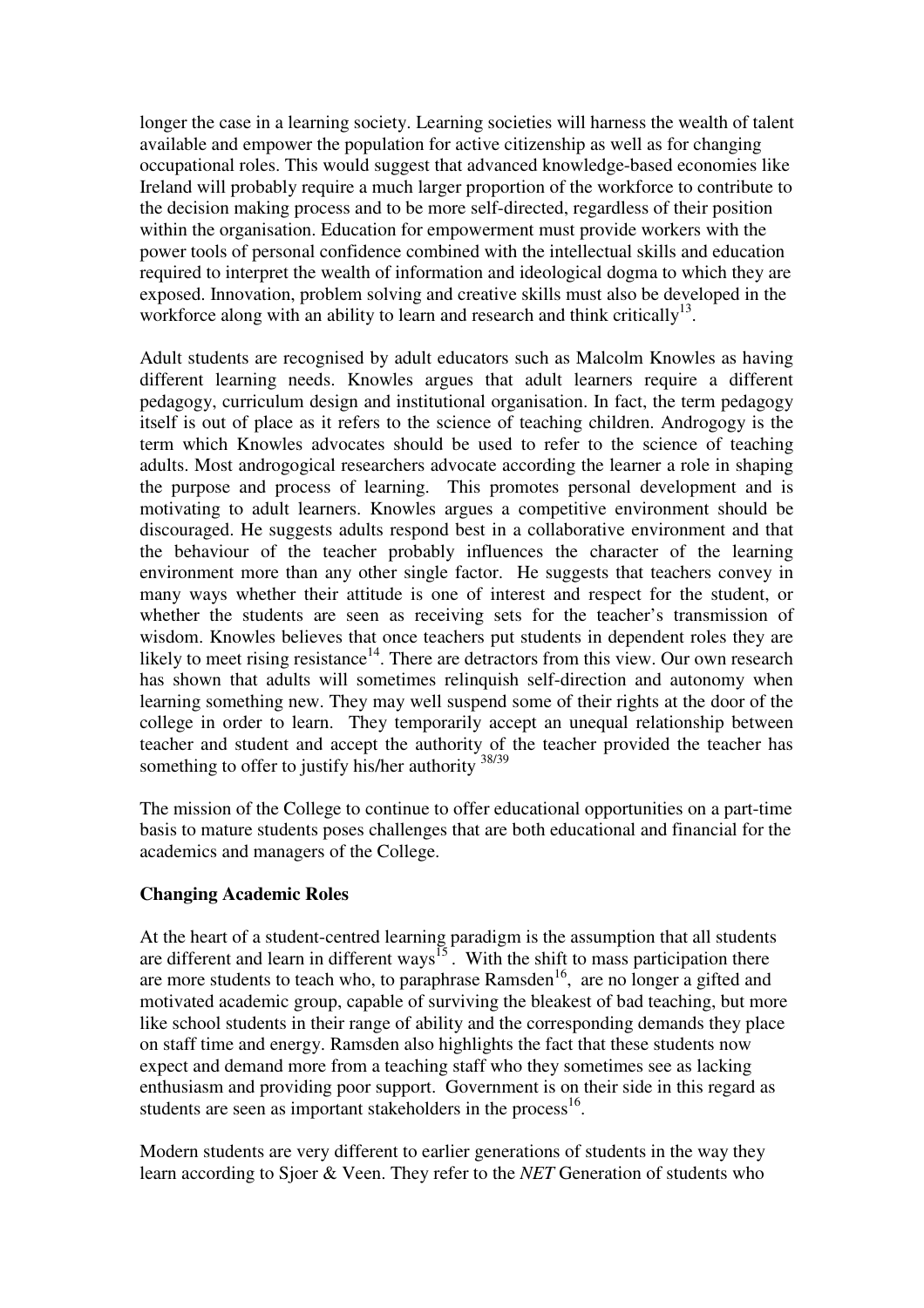scan screens with ease and consider learning as a playful activity where they are challenged to solve puzzles and ill-defined problems. The *NET* generation who they also refer to as *Homo Zapiens* are skilled and experienced with information and communications technology (ICT) in the solving of these problems but are poor at memorising facts, particularly from books. They refer to the clash of the *ICT inside culture* and the *ICT outside culture*. The insiders they describe as *digital natives* who have learnt by doing as they have grown up as part of the *NET* generation. Outsiders consist of *digital immigrants* who have adapted to ICT but have not grown up in this world. Presently, most curricula are designed by digital immigrants (academic staff) for digital natives (young students) $17$ .

## **Quality Enhancement**

Sporn points to the new phenomenon of accreditation in Europe strongly connected to issues of quality. She cites the European University Association (EUA), based in Switzerland, as one example of a body who offers services through peer review to universities internationally<sup>18</sup>.

The European University Association (EUA) has conducted institutional reviews in over 140 universities in over 35 countries over the last eleven years. It has recently carried out institutional reviews of all seven Irish universities. The EUA were commissioned by the National Qualifications Authority of Ireland (NQAI) in association with this college to carry out an institutional review in 2004/5. In particular the EUA was requested by the College and NQAI to evaluate the College's internal decision making structures and processes as well as its internal arrangements for quality. The College got quite a good review, the EUA referring to the College as a dynamic and rapidly changing institution consolidating a new identity. It welcomed the introduction of modularisation and the planned move to a single campus with the unique once-off opportunities this brings with it. The EUA supported the College in being aware and supportive of staff who may not wish to become involved in research activities but who can benefit from professional development activities. They believed the realistic approach taken by the College to research and scholarly activity would encourage and facilitate the development of a research culture and higher levels of research activity. They were critical though of the heavy teaching load, for young academics in particular, and the bureaucratic stipulations regarding teaching hours. Questions were raised about the lack of specific action plans within the Institute to implement the long term strategic plan to 2015. In particular the College had not dealt with resources, obstacles, timing and responsibilities.

The EUA saw a well-balanced approach between managerial and collegial attitudes. They ascertained that the President was seen by colleagues as having a clear vision of the actions needed and enjoyed strong academic support. This, the EUA team concluded, left the climate propitious for the ongoing introduction of major reforms. The team noted that the College had full responsibility for quality assurance and is obliged under legislation to agree the procedures for this with NQAI. Recommendations were made which would require change to the management structure of the Institute as well as changes to procedures.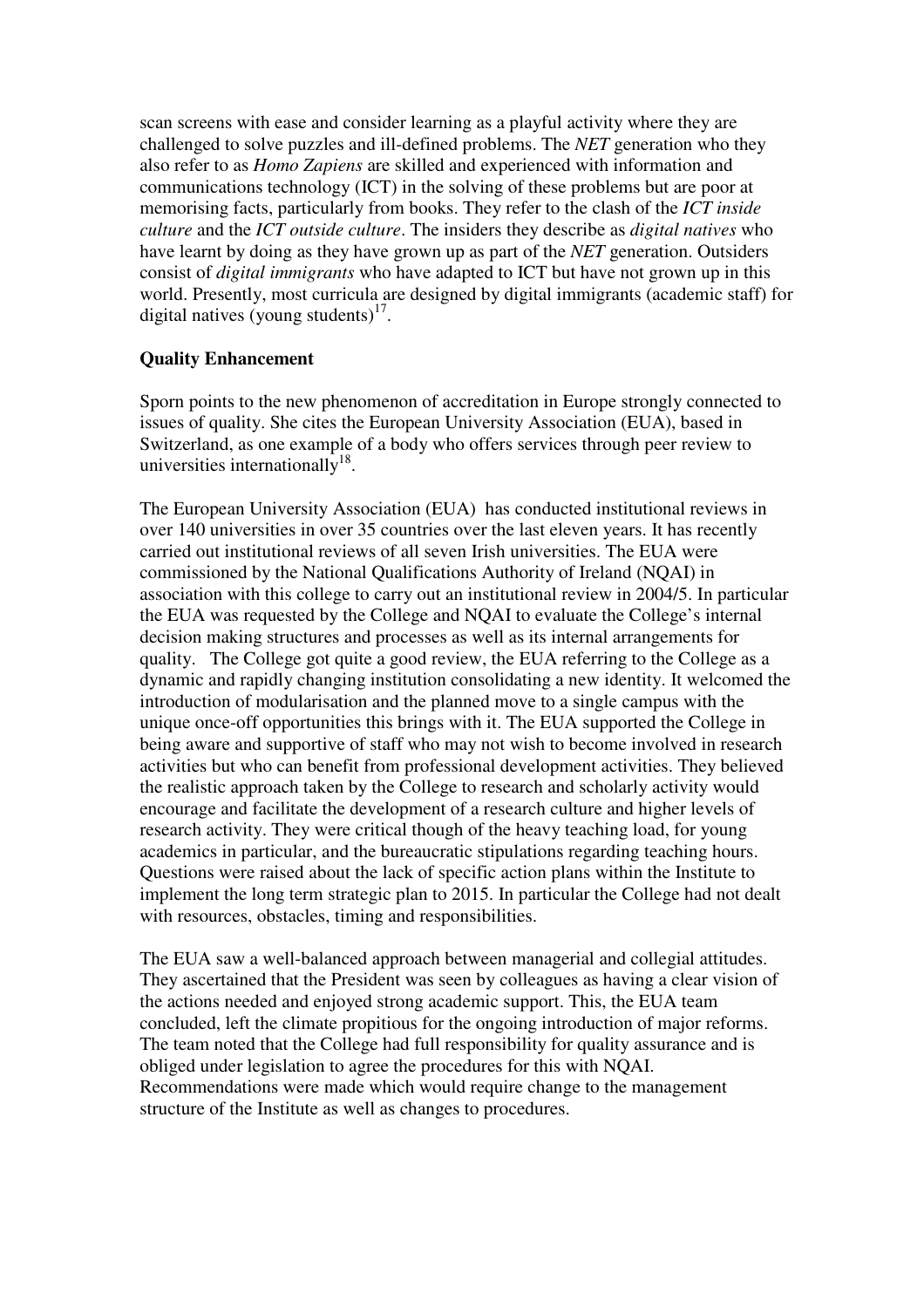#### **Organisational Culture**

Organisational change is often necessary to implement policy formed as a response to complex and diverse views sometimes expressed external to the organisation, where change is expected to take place. There are often constraints imposed externally and change must be implemented in a way that will require change to working conditions, often perceived unfavourably, by a range of stakeholders.

The interest and motivations of stakeholders are long term and cannot be ignored. They are concerned about their continued ability to earn a living and maintain their families' quality of life ……..They are also concerned about their status of employment and the type of work they  $do^{19}$ 

Organisational culture has been variously described by writers such as Handy, Berquist, Becher & Trowler and others as incorporating power, role, task or person culture and as collegial, managerial, negotiating and developmental. It is sometimes described as *the way we do things round here.* The Functionalist approach according to Trowler sees culture playing an important part in the survival and development of the organisation. Members are given a sense of meaning and identity. Trowler argues that where this culture is strong, the organisation is well able to succeed in its environment and has a clear understanding of itself and its mission. The concept of organisational culture is an important factor in managing organisations and particularly when attempting to bring about change<sup>20</sup>. According to Alvesson the term organisational culture has no fixed meaning and it is used in very different ways in the literature. It is used to refer to ideas, values and ideologies, rules and norms, emotions and expressiveness, the collective unconscious, or as behaviour, patterns, structures and practices. Alvesson sums up culture as a tricky concept used to cover everything and nothing. But he also notes that there is often too little awareness of cultural aspects which guide actions among managers and companies especially where there is an interest in *quick fixes* <sup>21</sup>.

Becher & Trowler have carried out extensive research on this issue in the UK and they describe culture as sets of taken-for-granted values, attitudes and ways of behaving which are articulated through and reinforced by recurrent practices among a group of people in a given context. They go on to argue that the ways in which academics engage with their subject matter and the narratives they develop are important structural factors in the formulation of disciplinary cultures. Further, this culture is both enacted and constructed. The academic is at least partially empowered to construct or reconstruct the cultural environment both consciously and more often, unconsciously $^{22}$ .

Every organisation has a culture. Alvesson suggests people learn culture as they operate within an organisation. Patterns of behaviour, practices and norms have evolved in the College based on a hierarchical, bureaucratic structure. Work practice was decided by a small number of people at the top and there was little consultation with staff who would be affected. Change was often enforced upon an unwilling community. Teaching unions were strong as staff aligned themselves against what they sometimes might have seen as an overly strong use of power by "management". *Management* was seen as a noun rather than a verb.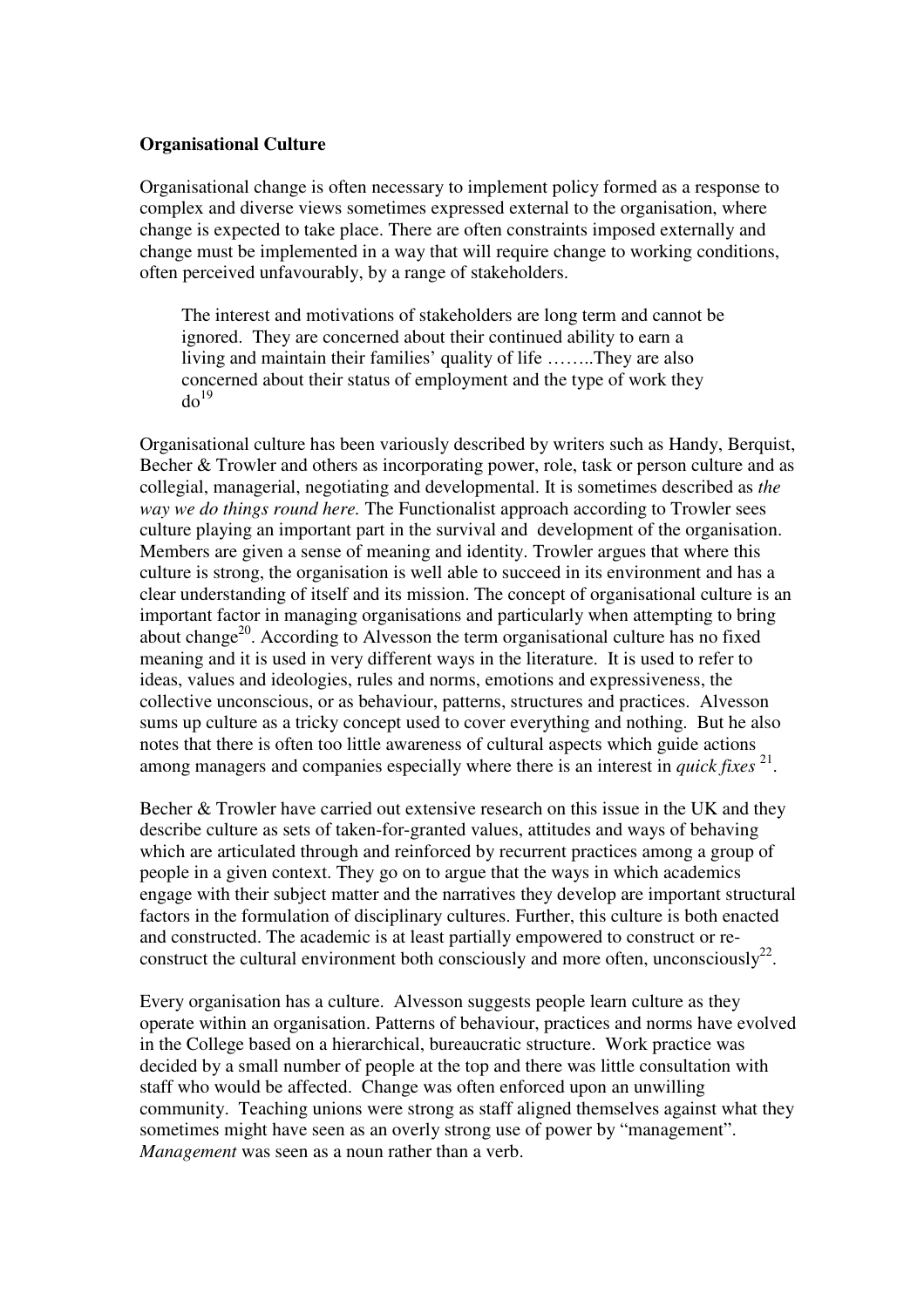Jary & Parker refer to the multiple and conflicting goals and loyalties of staff . Loyalty to organisation can sometime conflict with loyalty to discipline, family or social interests. Management failure to understand this, can lead to demoralisation in the work force. They are critical of a market model being applied to the public service<sup>23</sup>. Pugh suggests organisations are organisms not mechanisms that can be taken apart and reassembled differently as required. He goes on to express the view that organisational change must be approached very carefully. The implications for the various groupings must be thought out and the participants convinced of the benefits from their point of view. To initiate change and ensure it is long term and meaningful, staff at all levels may need to see the need for change and commit to the process<sup>24</sup>.

Duke refers to the middle band of management in an organisation that can be notoriously resistant to change that may prove more acceptable both above and below. There are also what Duke refers to as *the men in grey suits*, senior lecturers or programme chairs, of long standing, and wielding great influence, sometimes through committees or less formally, as the protectors of their discipline or of the university's identity<sup>25</sup>. In the shift from elite to mass and universal education, coupled with the explosion of disciplines, Trowler argues that academics are struggling to hold on to values and practices from the past. These include elite values, modes of specialisation, divisions of labour and institutional governance. Reactions from staff can include, he suggests, not only negativity and resistance, but also the enthusiastic adoption of change in some instances and the strategic undermining and reworking of it in others $^{20}$ .

Fullan argues that cultures change in a thousand small ways through teamwork - and the team is large. Culture does not change by dramatic announcements from the boardroom. The culture within any organisation has its own individuality<sup>3</sup>. According to Ramsden, many academics place loyalty first to their profession. He offers evidence that academic staff are shown to be driven mainly by an absorbing interest in what they do but individual autonomy and self-determination of their own priorities continue to be vitally important to them. Their loyalties can be cosmopolitan in that they can lie outside the organisation by affiliation with professional groups, as well as within it. Evaluation and standards are through peer review by the international community of scholars. Attachment to their professional community may result in high levels of professional arrogance by some, towards people seen as not part of their professional  $\text{community}^{16}$ .

Taylor et al argue that change will not result from government edict alone. Cultural, economic and political considerations are important to consider along with the local agendas and interests of those people affected. They argue that effective change in educational practices requires more than positive hopes and aspirations, though these are important in mobilising support. Long-term effective change requires an operalisation of ideas and their institutionalisation in structures, cultures and practices. This does not mean a closing off of debate, they go on, because better ways of conceptualising the policy will be developing all the time. There must be a change in individual attitudes, behaviours and practices. Structural change is often easier than change to cultural and individual behaviour they conclude<sup>15</sup>. Allen  $\&$  Fifield argue that effective organisational change is more likely achieved when it is in line with the cultural, social and political norms of organisational life $^{26}$ .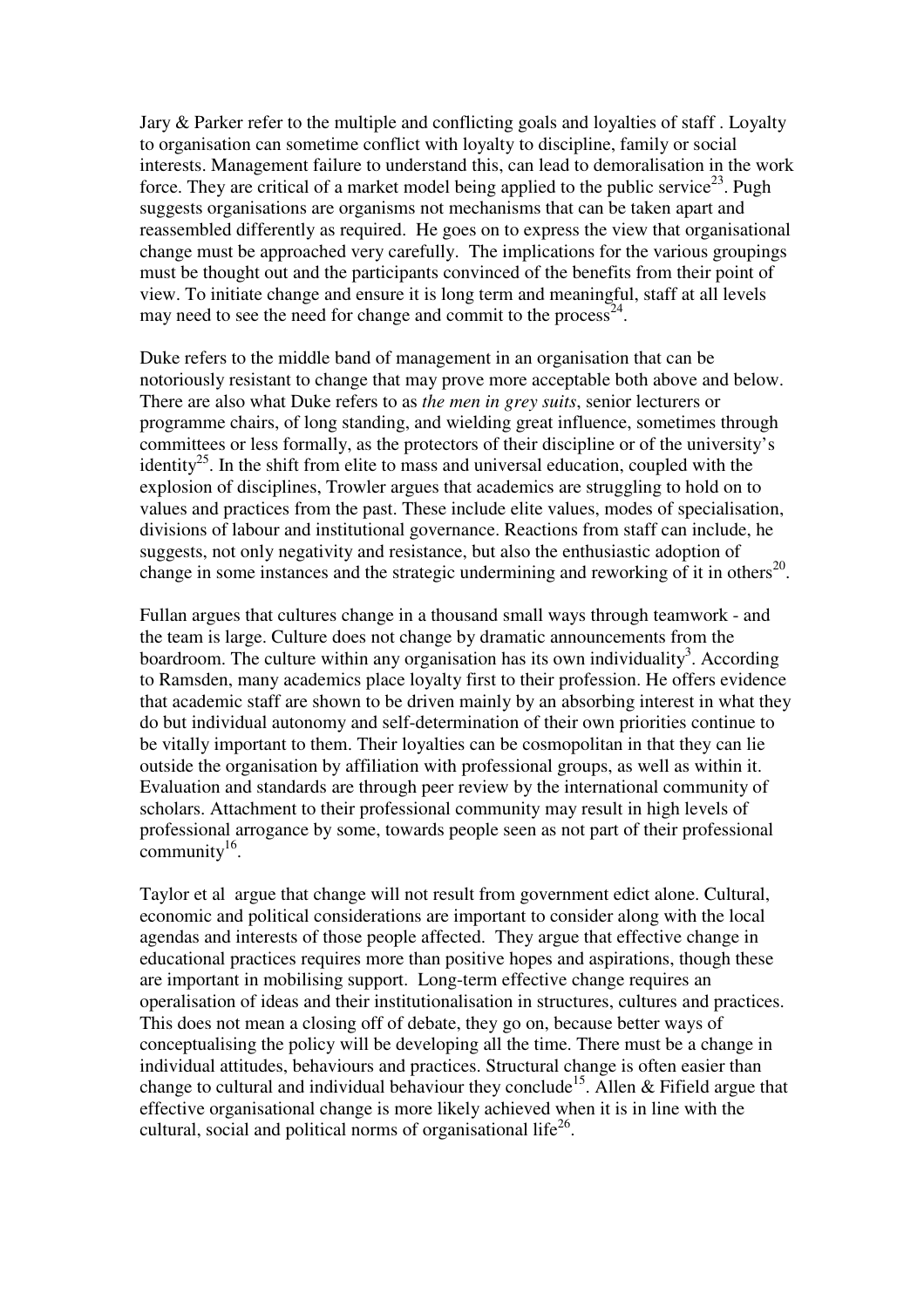### **Management & Leadership**

Kotter describes success in change management as being 80% leadership and 20% management. He goes on to differentiate between management and leadership. Management deals with complexity whereas Leadership is about coping with change. Management brings order and consistency to complex organisations involving planning and budgeting. Leadership is about setting direction, developing a vision of the future and setting strategies for achieving the vision. Management is about controlling and problem solving. Leadership is about motivating and inspiring<sup>27</sup>.

Competent academic leadership is dynamic, optimistic, energetic, outward looking, supportive of academic endeavour, outcomes focused and concerned with change and development, according to Ramsden, who warns that if the balance between leadership and management is not right, then this will lead to problems. Strong leadership without strong management is characterised in academia by innovative courses failing because of a lack of control. But strong management without strong leadership will lead to a sense of disempowerment and irritation with a likely culture of compliance combined with a minimal desire to change. Ramsden goes on to argue that academics believe that efficient management that gets things done effectively is different from inspirational leadership, but just as important. Strong leadership produces appropriate change and when combined with strong management is combined with order, consistency and predictability. Similarly good teaching inspires student learning and innovation but it must be combined with good management to ensure objectives and goals are kept in sight and on track<sup>16</sup>.

Ramsden believes that successful leaders challenge the existing process, inspire a shared vision, empower others to act, lead by example and celebrate achievement. Transformational leaders share the leadership, motivate people to do more than they thought they could, work collaboratively towards a common purpose and adapt to change in a positive way. Leadership may emanate from surprising sources. For example junior academics may more readily adopt new teaching methods because of the recency of their own, perhaps negative, learning experiences. This leadership should be supported and recognised. Leaders' visions draw support if they are intellectually and emotionally engaging enough for people to commit to them. The best visions are positive ones that move towards a dream and not just away from pain. Negative visions are often poorly developed responses to external pressures and usually short term. They give an impression of a group who only pulls together when it has to, according to Ramsden<sup>16</sup>. Senge suggests that the only vision that motivates you is your own. That is why a leader's vision must be shared if staff are to implement it. Of course visions might be created by a group and then sold to staff. But if people doubt the vision they are likely to reject it. Sometimes they will go along with it but to get the best from staff they must want the vision too, according to Senge. Devising a means to a shared vision requires excellent communication skills and an awareness of the culture of the internal environment<sup>28</sup>. Ramsden points out that mistiming can be disastrous and that effective academic leadership is authoritative and not just doing what people want. He also suggests that few academic teams can operate well without a leader who is willing to make strong decisions<sup>16</sup>.

In this type of environment mistakes will be made. Mistakes should be seen as opportunities for learning and accepted as part of the change process but the good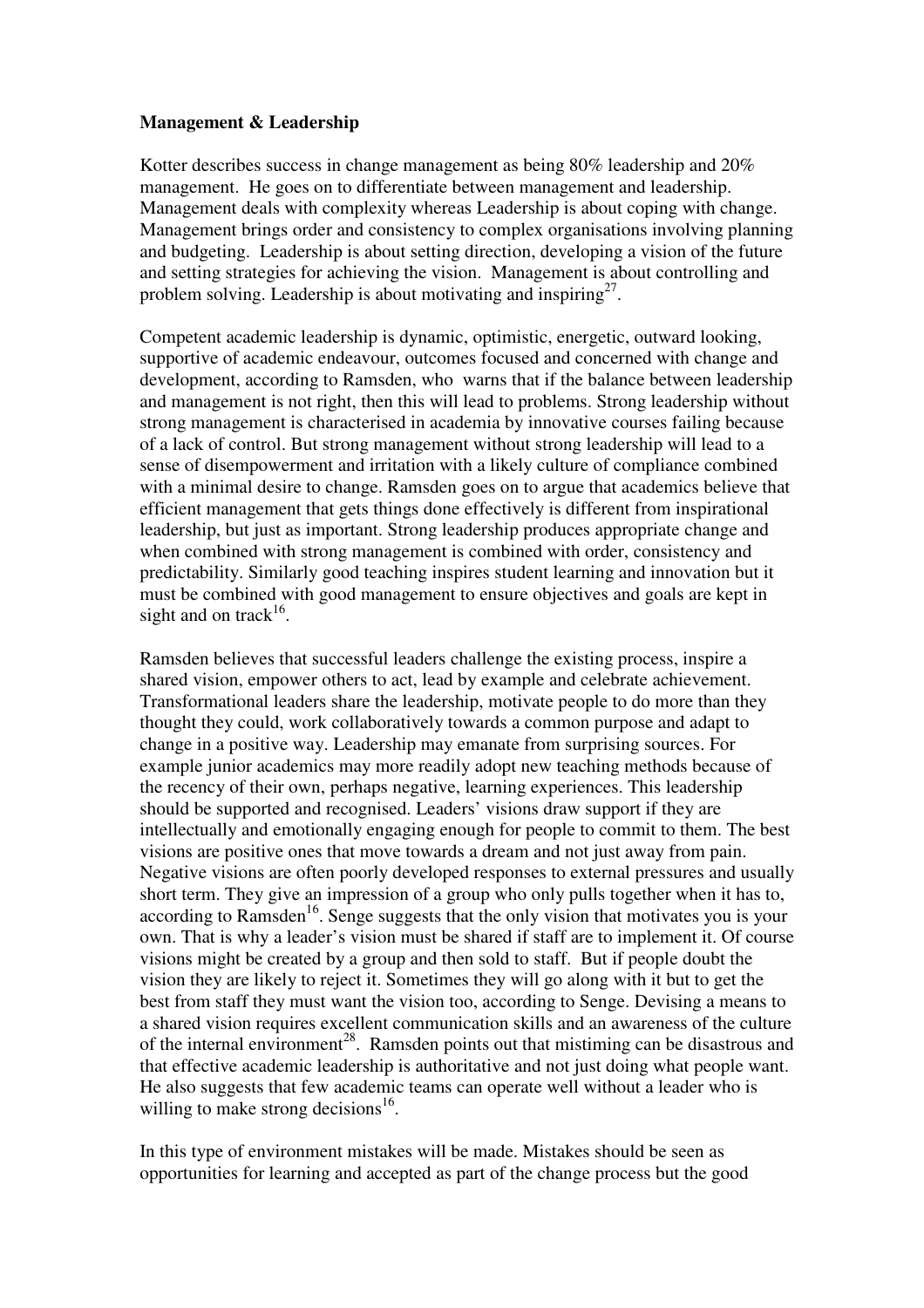manager will ensure that mistakes are not below the waterline. Mistakes are seen as the gap between vision and reality, between theory and practice by Ramsden who cites trust and confidence in a leader's authority as something that has to be won. Trust comes from restraining motives of self-interest and carrying the same burden as followers. Recognising one's own fallibility and limitations of knowledge as well as admitting mistakes are important in this regard. Above all, promises must be kept and so care must be taken to say what you mean and mean what you say. Credible leaders minimize the gap between rhetoric and action. Motivation must never be confused with manipulation and respect must be two way. In this way a leader displays integrity and builds trust, suggests Ramsden. He also believes that conflict should not be avoided but that evidence should be presented and interpretations exposed to scrutiny<sup>16</sup>. This is what Senge describes as dialogue and is based on mutual respect. This requires that staff sometimes make themselves vulnerable and this requires a safe environment that must be fostered by the leader. Ramsden argues that the bedrock of productive disagreement is mutual respect and that the most productive teams are constructed on the principles of shared vision and collective regard<sup>16</sup>.

Steers and Porter define work motivation as the process by which behaviour is energised, directed and sustained in organisational settings<sup>29</sup>. Lomax discusses the contradiction of managers wanting staff to contribute independently but yet wanting to influence them. He argues that if professional staff are to be encouraged to take ownership of projects then they must be empowered and given control<sup>30</sup>. Empowerment is power sharing and encourages employees to participate fully in the organization, according to Daft $31$ . This would seem to suggest that the College would need to examine the changes occurring in the external environment and empower staff to address these changes.

Ramsden criticizes academic leadership that is either excessively lax or dumbly aggressive and assertive. He reasons that staff will not give their best to people who appear not to understand them or their needs. He observes that too much academic management has been reactive, leisurely and amateur. Too much academic leadership has been focused on short term goals and betrays a lack of trust in people. He points out that there are ditches on both sides of the leadership road. But just as effective teaching is based on an understanding of how students learn, effective academic leadership is based on an understanding of how academics work. Fullan describes sustainability in leadership as the capacity of a system to engage in the complexities of continuous improvement consistent with deep values of human purpose.

In small international electronic surveys of university staff, Ramsden identified the following as the main challenges university leaders face:

- 1. Maintaining quality with fewer resources (doing more with less);
- 2. Managing and leading at a time of rapid change;
- 3. Turbulence and alteration in HE;
- 4. Student numbers and responding to new types of students.

Ramsden contrasts this with books on academic leadership and management of the 1980s relating to an elite system of education with slow change, small classes, collegial committees etc.. Ramsden provides evidence that extreme freedom to self manage leads to underperformance in academics – hardly surprising perhaps? Furthermore he produces evidence that salaried scientists performed best when they formulated their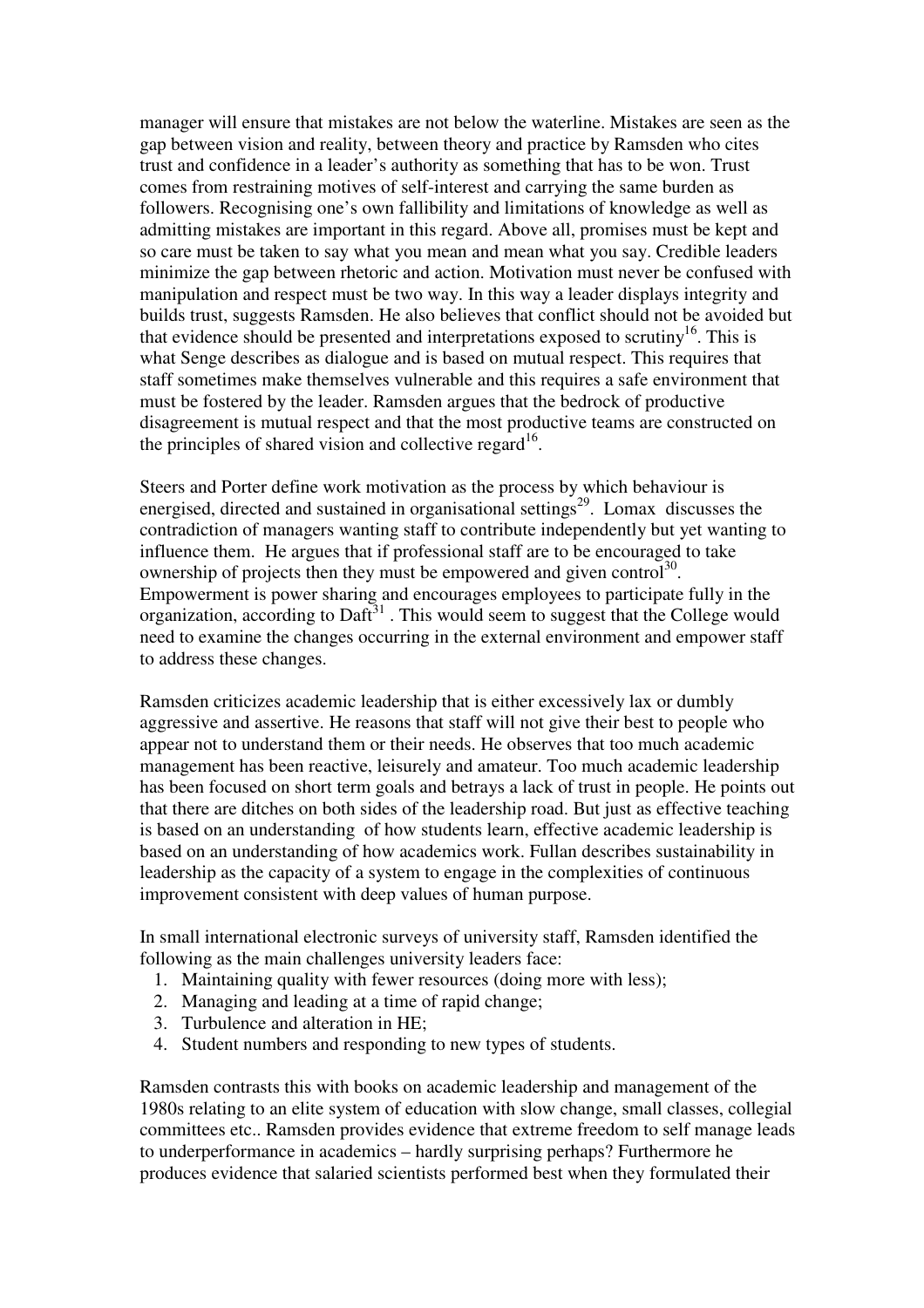expectations and goals with supervisors, senior professionals and colleagues, rather than individually.

Ramsden argues that academics are usually sceptical about the quantification of academic outputs (student numbers, completion rates, publications etc..) which in some cases, they believe, may actually diminish quality. They see quality as being traded for quantity suggests Ramsden, who provides the graphic example of assessing the productivity of research on the basis of the value of grants is like awarding the Melbourne cup to the horse that ate the most oats. Ramsden goes on though, that despite the differences in emphasis between academics, management, students and employers on what should count as outputs, there is an amount of consensus too. Academics accept that numbers of publications, especially peer reviewed publications, have an important part to play. Similarly there is general agreement that students must learn the power of the imaginative acquisition of knowledge, as well as the more traditional form of knowledge acquisition, which is sometimes preferred, perhaps because it is more easily assessed and defended for rigour.

Ramsden highlights four areas that are repeatedly criticised by students:

- 1. Poor quality of assessment processes not testing higher order skills and not providing formative feedback on student learning.
- 2. Failure to implement active, independent learning and away from didactic teaching methods.
- 3. Unclear aims, objectives and standards
- 4. Ineffective and unenthusiastic delivery, too much lecturing and not enough interaction.

Also highlighted by Ramsden, are the lecturers with the IQs to match Einstein's who have numerous publications, but *who could not teach a dog to sit*. Just as academics sometimes slip into using assessment methods which are most easily provided and defended rather than those which might be more appropriate but more difficult to provide or defend, similarly managers sometimes use evaluation which is easily measured or defended against charges of bias or unfairness, rather than more appropriate but more troublesome types of evaluation<sup>16</sup>.

## **Changing an Organisation**

Argyris & Schon<sup>32</sup> and Senge<sup>28</sup> developed management thought and organisational structure in Massachusetts Institute of Technology in the 1990s. Senge, in particular, deals comprehensively with the development of *learning organisations*. According to Senge it is necessary for organisations to learn faster than the rate of change in the external environment and develop strategies to create new conditions and solve problems in unknown future situations. This requires vision by top management and courage to empower staff to implement bottom up change. Senge believes it is necessary to understand that the process is not just improvement, but a whole new way of life. Srikanthan believes that the learning organisation represents the ultimate transformation of culture and is well suited to the collegial culture of academic change in universities<sup>33</sup>. Fullan suggests that adaptive work demands learning and experimentation without fear. Failing is usually a pre-requisite for success but the key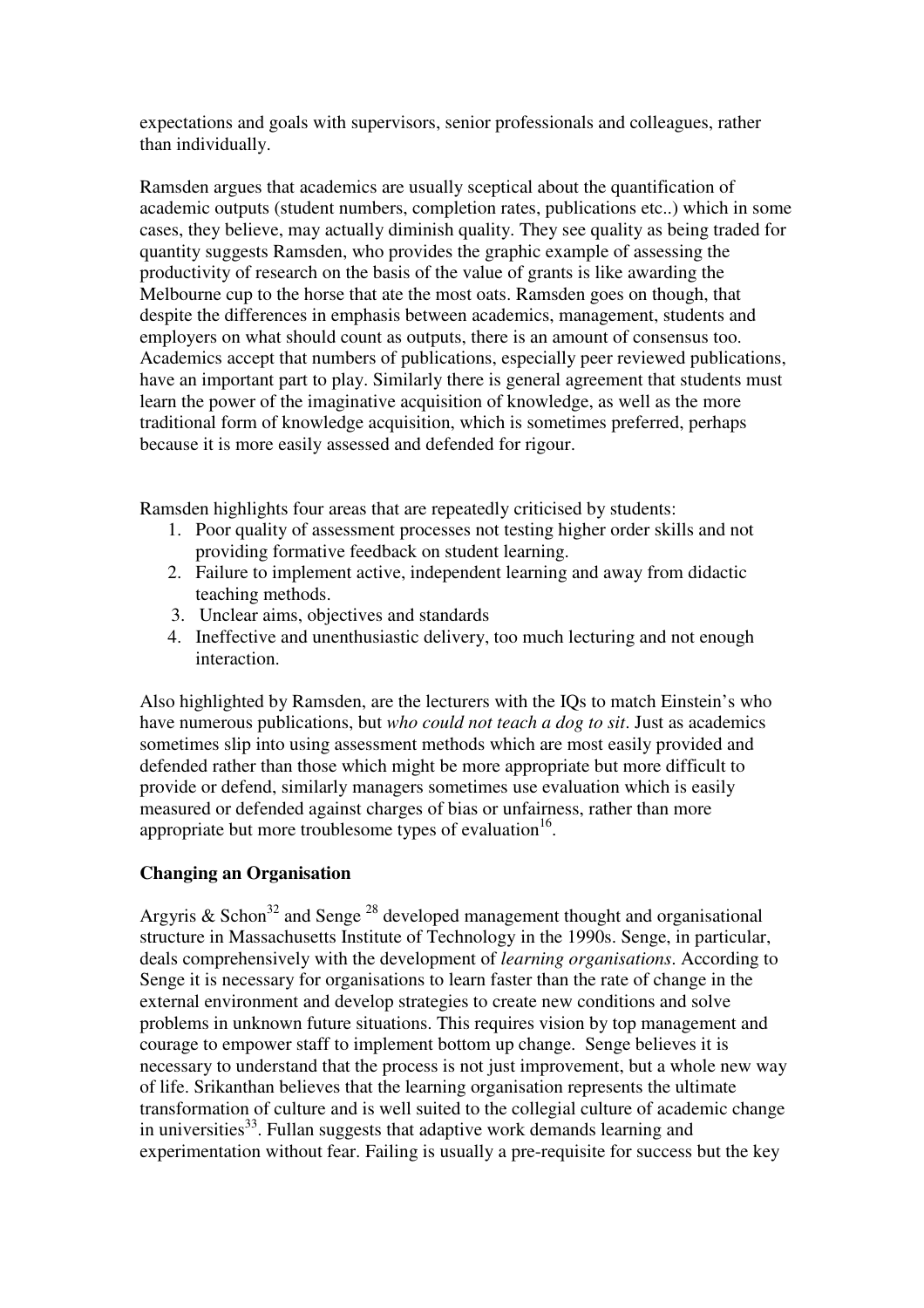to good management in this scenario is to ensure that mistakes do not cause irreparable damage and are used for organisational learning.

Senge argues that many traditional organisations inhibit learning. He believes that fear of mistakes, and managers not allowing new ideas to develop are part of the problem. A learning organisation must be supportive of its staff and forgiving of mistakes. Senge further suggests that real empowerment must be practiced to allow innovation. Low trust organisations are characterised by employees demonstrating minimum levels of commitment because there is no reason or incentive for them to do otherwise<sup>28</sup>. Similarly Schon advocates a learning environment where we must become adept at learning. We must reflect on what we do, learn how to learn and find out how to transform our organisations, institutions and societies  $34$ .

### **Academic Change Internationally**

The pressure for change in Ireland is a fairly recent occurrence. But earlier developed economies have already addressed many of the issues now facing higher education in Ireland. Let us examine how the pressure for change elsewhere has impacted on those systems. The credit framework, the movement towards transferable skills rather than discipline content, modularisation and semesterisation, accreditation of prior and experiential learning, the increasing diversity of student intake and the increasing demand for accountability have put pressure on academics to adapt to change.

Throughout Europe university leadership has been strengthened due to the state's withdrawal. Proponents of these changes argue that the increased congruence between accountability and decision making power reduces the time taken to make decisions and increases the quality of those decisions. In this way the university can become entrepreneurial and competitive, they claim. But Sporn warns that such changes can cause scepticism and distrust and that maintaining a good relationship between faculty and management is an enormous challenge. She warns that institutional leaders must be aware of the pitfalls of introducing top –down strategies without bottom-up identification by the academic community $18$ .

Sporn argues that there is a new distribution of power spreading in universities in Europe accompanied by new public management (NPM) looking to the US for guidance. NPM has identified inefficiency, over-regulation, bureaucracy and inflexibility as problems in the higher education sector. Many elements of the reform resemble US practice such as strong leaders, governing boards, quality and accountability and performance-based budgeting , according to Sporn who continues that generally the driver has been the effort to make institutions more competitive, entrepreneurial and market orientated. The implicit goal she suggests is to cut public funding, increase tuition fees and for institutions to raise funds themselves. The state will withdraw as institutions gain autonomy and undergo transformational change. She argues that continental Europe is following the UK and US down this road with erosion of the power of unions and professionals and gains in importance for managers and high profile chief executives. NPM was applied in different ways in different countries. For example she points out, that Sweden used the total quality movement to restructure higher education into learning organisations. Quality is defined according to indicator based performance measurement. In Norway, management by objectives (MBO) was used to redefine the relationship between state and universities. But in both countries,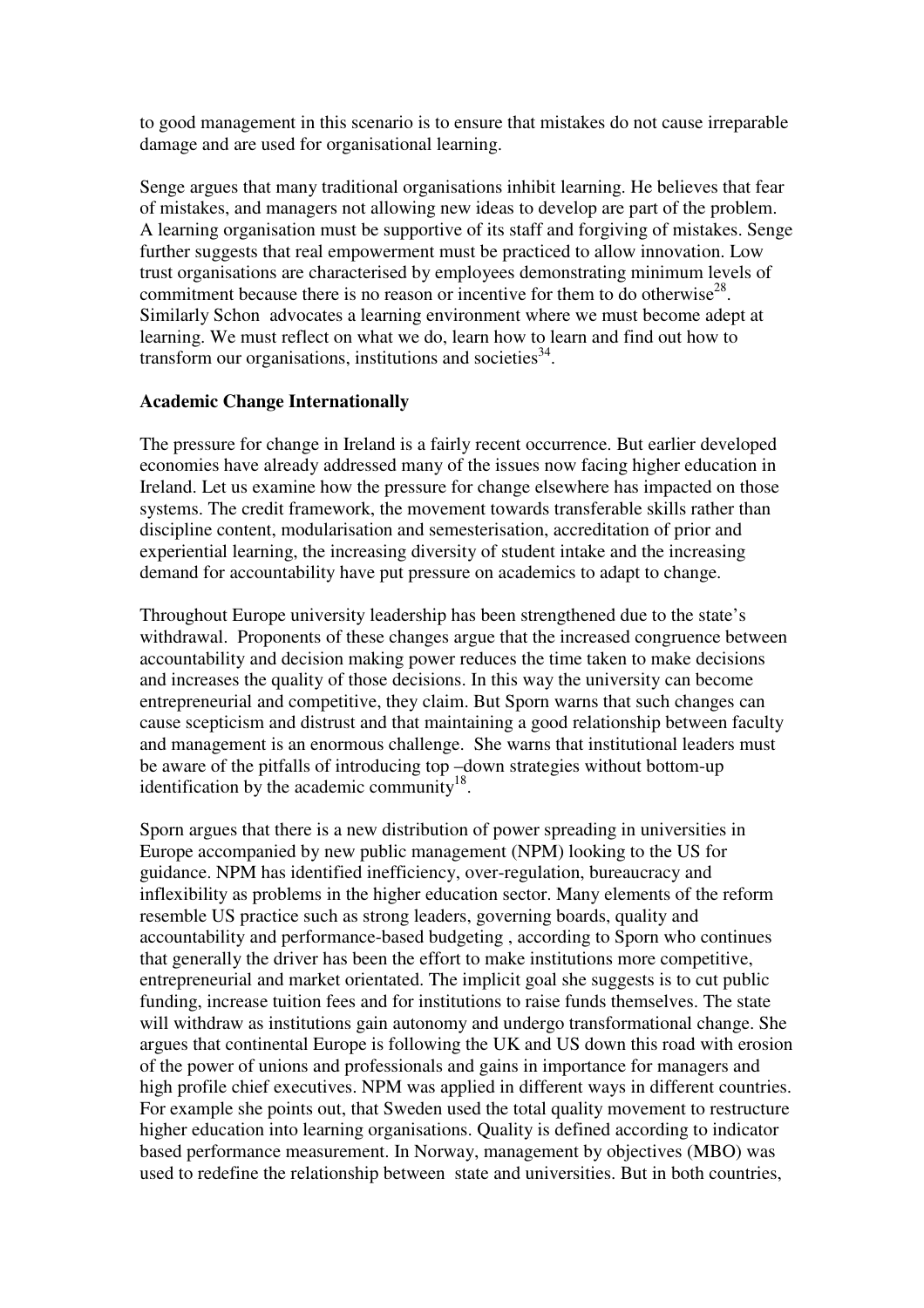reform has really only touched the surface with behaviour at department and individual faculty level unchanged. Sporn claims that Austria has been one of the most innovative countries with regard to higher education reform. Increased autonomy to universities will see them decide on employment contracts, allocation of resources without needing ministerial approval. All staff will be subject to evaluation  $18$ .

However, the conduct of universities becomes a series of reactions to directives from governments controlled by varying philosophies at different points in time. The government forms the immediate external environment for the university and dictates the level of autonomy it will have and the level of accountability that will be necessary<sup>33</sup>. Taylor et al point to the market liberalisation principles of Australian governments with a rhetoric of devolution. But this new autonomy is really decentralization with schools getting reduced budgets and having to manage within a framework set by head office. This has resulted in competition between schools and a weakened commitment to education as a public good<sup>15</sup>.

It is appropriate at this point to briefly consider educational ideology around the three axes categorised by Trowler  $20$ :

- 1. The aim of HE (Newmanite or vocational)
- 2. Discipline based (propositional or general transferable)
- 3. Functions (Research or Teaching)

Trowler argues that traditionalists favour Newmanite, discipline-based research orientation. Some traditionalists in Trowler's study were concerned that increasing access would open the boundaries of the academy to weaker minds. In our own engineering faculty the question is repeatedly being asked as student numbers and diversity increase and as we implement wider assessment methods "are we not dumbing down by doing this?". Some academics appear to resent having to progress high numbers of students who they perceive to have limited ability, because they fear it will have a negative impact on their professional discipline.

The progressive view, according to Trowler, is student centred. The development of transferable skills rather than propositional; and experiential learning being valued. Elitism is rejected and mass access favoured. Social inequality is addressed by giving students a step up. Academic and professional standards are less important than the ability of the student or graduate to benefit as far as possible. Teaching is favoured over research and a Newmanite philosophy is preferred.

The entrepreneurial view, suggests Trowler, is that vocationalism is favoured over the Newmanite ideal, skills over content and teaching over research. For the enterprise academic a binary divide between research universities and teaching institutes of technology is appropriate and protects against academic drift and ensures a more down to earth standard of teaching. This view supports a pride in excellence in undergraduate teaching.

The move to modularisation is intended to offer choice to students as well as make the system more efficient but Trowler's research also highlights the point that students will often opt for modules that are easy to take rather than what is sensible to take. Trowler warns that some of the rhetoric about student centred learning in the UK has more to do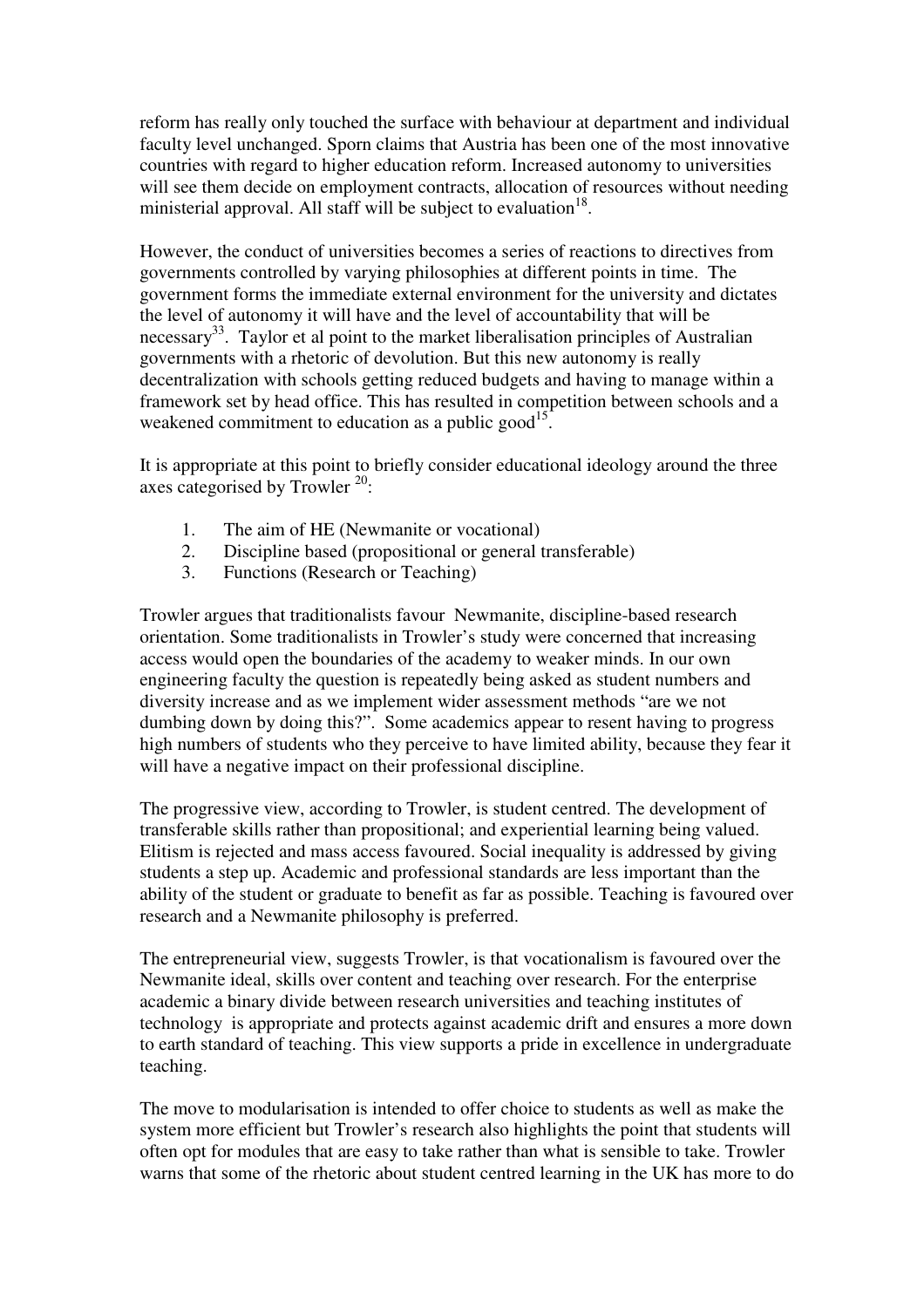with top down corporate management for efficiency or managerialism as it is referred to, normally in a pejorative way, by academic staff.

Key words in the debate on organisational change are provided and interpreted by Felt: flexibility (moving away from tenured contracts), mobility ( movement of students, teachers and researchers around the global network of universities), enterprise (interaction with users of knowledge), transdisciplinary (capacity to tackle complex problems crossing territories) and finally efficiency (more students and proportionally less resources – at least from government). During Felt's case study analysis of decision making structures, university autonomy and changing paradigms in higher education policy, in eight countries in Europe, he identifies collegial and managerial as two polar extremes. He suggests the collegial university which combined professional autonomy with high levels of staff participation in management was the ideal on which many universities were structured in the 1970s. The main criticism of this model was the lack of flexibility towards external change and slow adaptation to the demands of stakeholders. There was a lack of accountability and often no clear responsibility for decision making. He concludes that the price to pay for increased amounts of public funding was an increase in accountability to the state and the taxpayer. Diametrically opposite is the managerial model. This uses a management style often found in the private corporate sector. This is often a top-down executive management hierarchical system. There is less academic freedom and no collegial decision making structures. Goals are set by external sources and academics have freedom only to decide how to fulfil them $4$ .

Felt places in between these two extremes two further models:

- 1. A bureaucratic model, providing relative autonomy with the individual but in a mechanistic and bureaucratic institution. Rules and procedures slow down the rate of change and hinder adaptation to new needs.
- 2. An entrepreneurial model partly exists in the UK (similar to US model) and searches for new markets and maintains financial security by maximising external funding.

Similarly McNay provides a model (see Fig. 1) of four university types with two dimensions:

- 1 Policy definition<br>2 Control over imp
- Control over implementation.

University type A, Collegium, has the freedom to pursue university and personal goals unaffected by external control. Type B, Bureaucratic, is managerialist, with a focus on regulation, consistency and rules; its management style is formal with a cohort of senior managers wielding considerable power. Type C is the corporate university where the management style is commanding and charismatic. There is a crisis driven competitive ethos and decision making is political and tactical. Students are units of resource and customers. Type D is the enterprise, orientated to the outside world and espouses continuous learning in a turbulent environment. Management style is one of devolved leadership where decision making is devolved and its dominant unit is the small project team. Students are seen as clients and partners in the search for understanding. McNay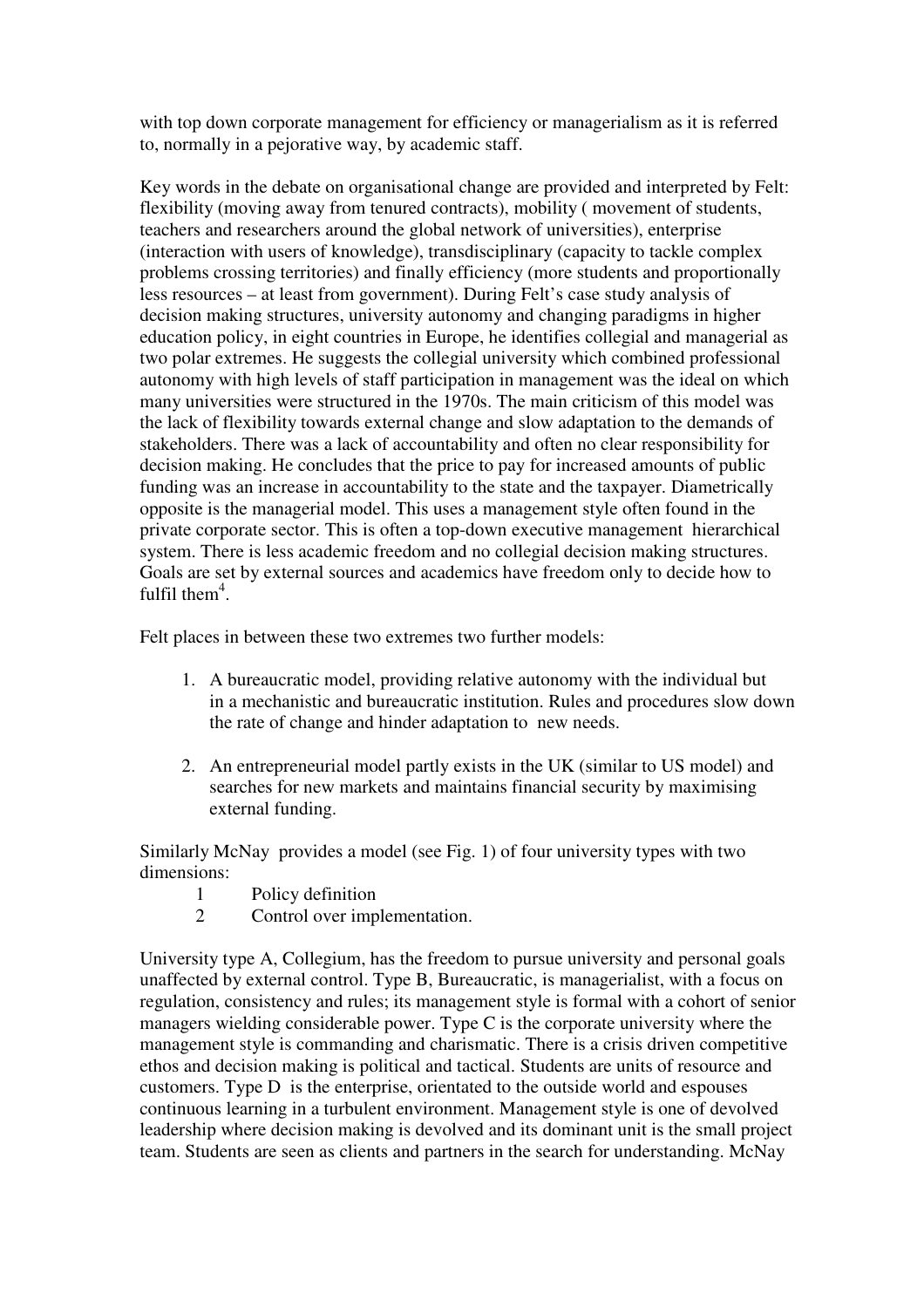concludes that all universities draw on each type of management but that the dominant pattern in the UK and Australia has moved from A to B to C to  $D^{35}$ .

## Policy definition: loose **A** Collegium B Bureaucracy Control of implementation loose **D** Enterprise C Corporation Control of implementation tight Policy definition: tight

#### **McNay's Model**

**Fig 1** 

## **Our College**

The College in its strategic plan 2006 – 2009 states:

We aim to create an entrepreneurial college that devolves as much decision making as possible to operational units within a structure of accountability, budgetary allocations and policy framework….functions will focus on financial strategy which includes sourcing funds, the financial evaluation of strategic plans and the identification of financial risks and exposures, determining appropriate resource allocation mechanisms which reflect agreed College policies. Incentivisation of income generation will be encouraged. (p43)

For the College, there appears to be some attempts at a shift from the existing type B, bureaucratic model to the type D entrepreneurial model, as described by McNay. But to achieve this, there would appear to be a need to loosen control of policy and to become more entrepreneurial, hence more ready to face a turbulent environment. Ramsden suggests the move to mass education requires a shift from the middle manager as a rotating post operating by consensus in a small elite system to a trained professional leader managing a large diverse modern university department. Management by consensus is too slow and unwieldy to respond adequately to the turbulent environment<sup>16</sup>. But this is in conflict with the recommendations of the OECD and EUA for rotating academic chairs (heads of department/school). At the same time the bureaucratic model with tight control of policy and implementation has been shown in our College to be unsuccessful at getting adequate change at the speed required by the new environment. Nor is it likely to get the best and most imaginative solutions now necessary, from academic staff, in this process.

Supporting this theme are Coaldrake  $\&$  Stedman, who suggest that most universities around the world are moving from loose policy control to a policy that is more firmly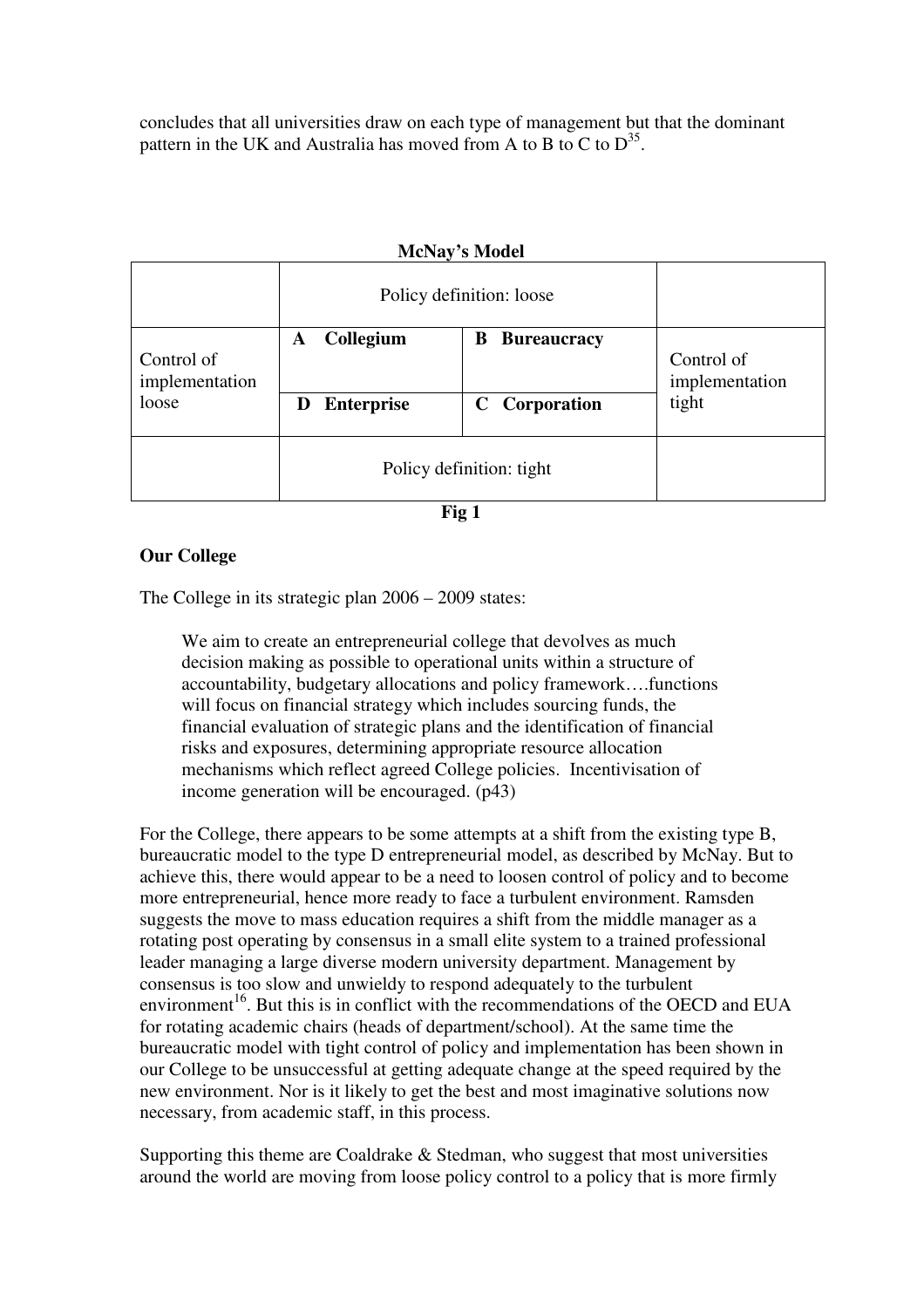determined, away from organisations featured by collegium and bureaucracy to one closer to the corporation or enterprise. A trend towards more entrepreneurial universities has major implications for policy and culture. As some members of the academy will be better positioned or able to capitalise on research and other opportunities, rewards in the form of status, promotion and resources will flow unevenly through the system. According to Coaldrake & Stedman successful higher education institutions will be those who can mobilize people and facilities flexibly into project based teams across organisational boundaries. This will require the linking of individual energies in line with the goals of the organisation. Coaldrake & Stedman warn this is often viewed as managerialist. Whilst no university can expect optimum output and innovation by imposing inspection and control on staff, neither can it be expected that some invisible hand will guide the path of individual academics or that effective change will happen by academic introspection and reflection. Herein lies the kernel of the problem for most academic institutions undergoing change. Coaldrake & Stedman conclude that academic freedom does not include freedom from responsibility to stakeholders. They suggest the need to develop mechanisms for negotiating the match between organisational goals and individual work and to allow substantial freedom for academic staff to contribute to those goals<sup>36</sup>. So how is this to be done?

### **The Learning University**

The benefits of responsive learning organisations have been highlighted by Senge<sup>19</sup> and others for industrial settings. The intended move of the College to become an entrepreneurial university means that it will be necessary for staff to respond innovatively to the changing environment. This will require high levels of organisational learning.

Fullan refers to the Complexity (or Chaos) theory where the link between cause and effect in organisations is not easy to trace and that change occurs in non-linear ways with paradoxes and contradictions abounding. He refers to living on the edge of chaos as living with uncertainty and believes that creative solutions arise out of interaction under conditions of uncertainty, diversity and instability. Complexity theory is about learning and adapting under such uncertain conditions. Fullan uses the term *collaborative schools* to equate to professional learning communities in educational organisations<sup>3</sup>. Many writers on academic change such as Trowler, Duke and others refer to the learning university as a possible organisation structure that may well be suited to the modern higher education organisation facing uncertain conditions. Based on the original concept of Senge, Duke argues that whilst the term *learning organisation* is dropping out of fashion, the substance it relates to is still rising in importance. Changing academic role and identity are chronic contemporary concerns, according to Duke. He refers to fast-changing times with new clienteles, demands and expectations, new social, economic and environmental problems and circumstances, and the need for the university to change and do new things in new ways, whilst managing the tension between continuity and change<sup>25</sup>.

According to Fullan the secret to success of adaptive learning communities is intricate embedded interaction inside and outside the organisation which converts tacit knowledge to explicit knowledge on an ongoing basis. This requires sharing of individuals' emotions, feelings and mental modes and a building of trust so that people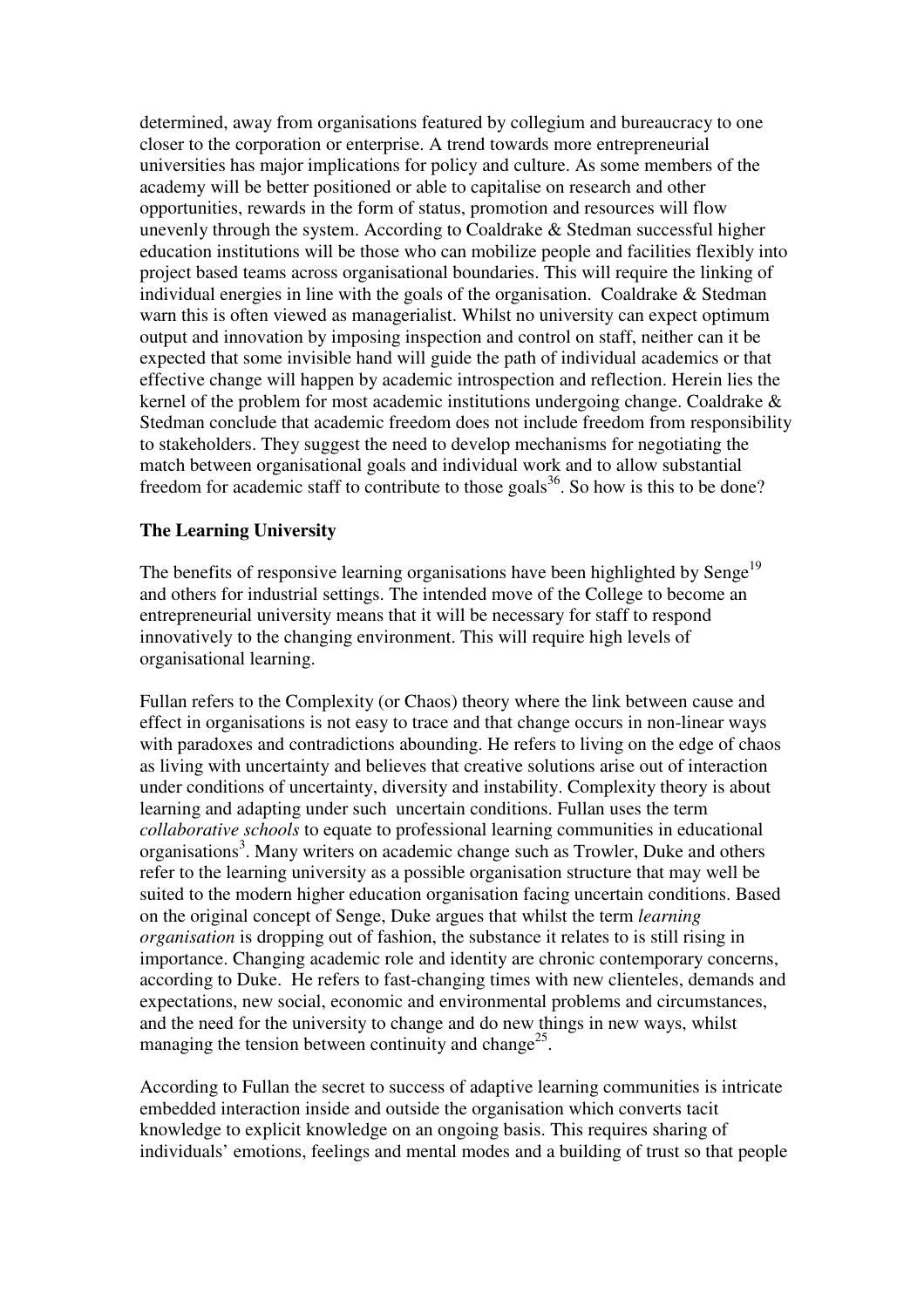can draw on emotional support as well as practical help. There is also a building of peoples capacity to deal with ongoing challenges and problems<sup>3</sup>.

Duke argues that the democratized nature of the learning university would not be good news for those attracted to high office by power and glory. Most of the functional management is transparent and indirect – features not loved by those who like to exercise power and control. It is about trusting and empowering people down the line. He argues that empowerment is the Achilles heel of many traditional managers. Gratification must often be deferred and shared with a team, again not good news for managers intending to fast track their careers based on the results they have achieved or for those who wish to massage their own egos<sup>25</sup>.

Wonacott, in *Th*e *learning Organisation: Theory and Practice*, taking a critical and very pragmatic approach, refers to the learning organisation as something more theoretical than actual – more a concept to focus aspiration than some objective state. He quotes Senge as saying effectively that *ten years after he first used the term no one quite understands what a learning organisation is, least of all him<sup>37</sup> .* Meanwhile, Duke wonders can organisations learn? How do organisations adapt to new and changing environments? Similarly Wonacott poses two conceptions of organisational learning but both pose puzzles for him:

- 1. Learning by organisations poses the puzzle of how the learning of organisations can take place outside of individual human brains?
- 2. Learning in organisations poses the puzzle of how the learning of individuals becomes organisational?

Duke believes that learning must take place in individuals but as a result the organisation develops. In this way, in its capacity to adapt to the changing environment, the organisation learns<sup>25</sup>. Wonacott argues that social units can learn from experience but they do not always do so when individuals learn on behalf of the system. Organisations may not be able to create a future based on the learning of individuals. For one thing unlearning old habits, old beliefs and old behaviours may just not happen. Learning is a construct and not an activity that can be measured but change in performance as a result of learning can be the essence of the learning organisation. But the idea that the learning organisation is a finished product that can be attained is doomed to failure because the learning organisation is a developing entity continually responding to change and hence continually changing itself. Latest knowledge of the environment must be used by the organisation to survive and this requires ongoing learning and most importantly change, according to Wonacott<sup>37</sup>.

Wonacott continues that individuals often have different mental models, levels of personal mastery and systems thinking which inhibit team learning. Teams may not function well where there is a power differential between team members. For example a subordinate may not want to say in front of a manager that which he/she believes the manager does not want to hear. Some members of the organisation may not want the responsibility that comes with such an organisational change. Mistakes are inevitable for this type of organisation but organisations are often intolerant of mistakes - how will managers respond to mistakes? At the same time holding managers to short term business results as well as to long term organisational learning and change are not simultaneously achievable.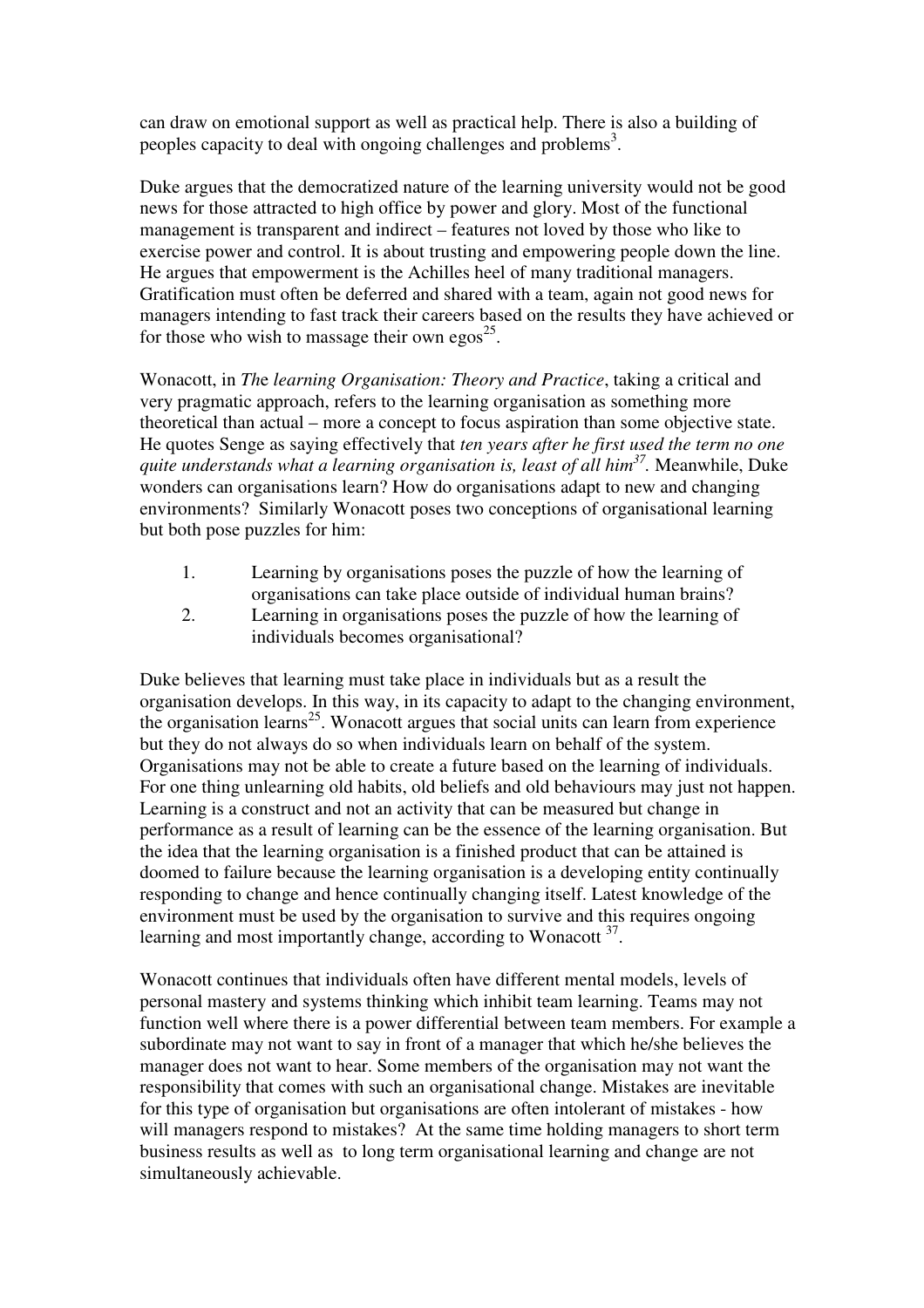Wonacott concludes his article with the comment that although learning organisations are difficult to implement they exert a powerful intuitive appeal. Herein lies the danger perhaps? Such an organisational structure may be easier to aspire to than implement. In addition, the individuality of peoples learning will be influenced by their attitudes and values and there must be health checks when individual learning contributes to organisational development. Senge believes this can be achieved by opening aims, policies and rationale to everybody for critical review.

Duke is optimistic the university can become a learning organisation whereby "the whole institution continuously learns and adapts towards purposes agreed and valued by its members. Traditional collegiality and modern organisation development might then come into union" (p  $109$ )<sup>25</sup>. Ramsden refers to transformational leadership in the learning organisation and suited to a dynamic environment. This leadership style engages followers through inspiration and exemplary practice, collaboration, spontaneity and trust. Leadership should provide clear goals, a climate of respect and cooperative authority structures<sup>16</sup>.

### **Conclusions**

It can be seen that the one constant in the future for higher education will be ongoing change. The changing environment requires responsive university organisations. It has been shown in this paper that there is no panacea, but the College in this research has made a decision to devolve power to staff and encourage bottom up academic change under top down policy definition in a pincer type movement. Will this be successful?

At present academics in the College are being asked to meet the needs of a more diverse group of students, to teach more flexibly using information technology, to redesign curricula to take account of the more rounded skills demanded by industry, to subject their teaching to evaluation, develop and implement improvements, and use more formative assessment aligned to learning outcomes. There are pressures on academics to deliver more to the community, not only by widening access and increasing social capital but also through developing and delivering new innovations such as service learning modules and supporting disadvantaged students. These academics are presently meeting these challenges so it seems reasonable to find out what their views are about the type of organisation the institute should become and how they think change should be implemented. This is the subject of ongoing research.

Research Questions being addressed include:

- 1. As the College moves to become more entrepreneurial how much will collegiality contribute to academic change?
- 2. Will there still be elements of the corporation with top down direction from managers who believe they know best?
- 3. Will middle management who have spent long periods of time in a type B organisation be capable and willing to change?
- 4. Will other aspects of the culture of the College adapt to a new model, for example academic staff, students and teacher unions?
- 5. Will reduced control of policy provide sufficient freedom for academic staff to reach their potential in an entrepreneurial model that allows staff the academic freedom to address the challenges?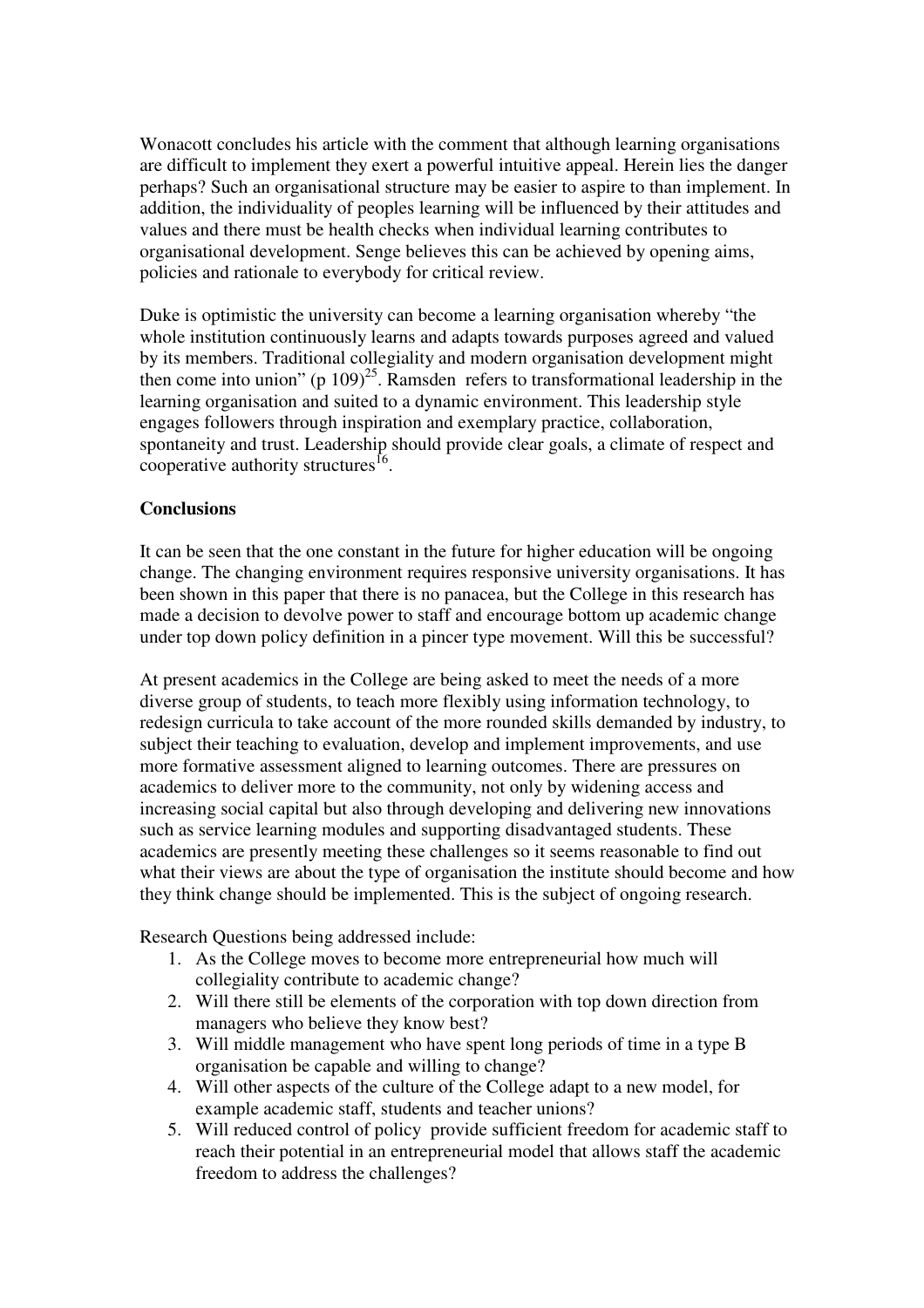Is it just a case of getting agreement for the selection of an appropriate organisational structure and change paradigm like one would select dinner from a menu? Practice and reform identified in other universities often hides the subtleties and nuances of the setting and the conditions under which such practice and reform may have flourished. Fullan refers to the difficulty of transferring good ideas and change practices from one educational setting to another. One would have to have been in it to understand it. Even if all this occurred, a change agent would have to understand the conditions of the new setting equally and amend the practices and reform to that setting.

Such a challenge is daunting.

#### **Bibliography**

<sup>1</sup>ESRI (The Economic and Social Research Institute) *Overview of the Irish Economy.*<http://www.esri.ie/content.cfm?t=Irish>Economy&mId=4 accessed16.08.2004

 $<sup>2</sup>$  OECD (2005) Education at a Glance;</sup> <http://titania.sourceoecd.org/vl=14317649/cl=20/nw=1/rpsv/factbook/>acc. 31.01.05

3 Fullan M. (2005) *Leadership Sustainability: System Thinkers in Action.* California; Corwyn Press.

4 Felt, U (2001) *University Autonomy in Europe: Changing Paradigms in Higher Education Policy*; University of Vienna

5 Sporn, B. (2003*) Convergence or Divergence in International Higher Education Policy; Lessons from Europe.* Vienna University.

<sup>6</sup> Ireland 2010 supplement to Irish Times newspaper July 2006

7 Ranson, in Edwards, R., Ranson, S., & Strain, M. (2002) *Reflexivity: Towards a Theory of Lifelong Learning;* in International Journal of Lifelong Learning, Vol. 21, No. 6.

8 Tuijnman, A., (2003) *Measuring Lifelong learning for the New Economy.* Compare, Vol 33, No 4, Dec. 2003

9 Coaldrake, P. & Stedman, L. (1999) *Academic Work in the 21st Century, Changing Roles and Policies*; Australia: University of Queensland Press.

<sup>10</sup> Blair, T (2006*) Paying the Price;* Newsweek, August 2006

<sup>11</sup> Skilbeck, M. (2001) *The University Challenged. A Review of International Trends and Issues with Particular Reference to Ireland.* Dublin; HEA.

<sup>12</sup> OECD Factbook 2006

<http://lysander.sourceoecd.org/vl=9841364/cl=28/nw=1/rpsv/factbook/>

<sup>13</sup> Brown, P. & Lauder, H. in Halsey, A.H., Lauder, H., Brown, P & Stuart Wells A. (1997*) Education, Culture, Economy and Society; An Introduction to a New Agenda*; *Oxford:* Oxford University Press.

<sup>14</sup> Knowles, M. Holton, E. & Swanson, R (1998) The Adult Learner: A Neglected Species 5<sup>th</sup> ed. Houston: Gulf pub.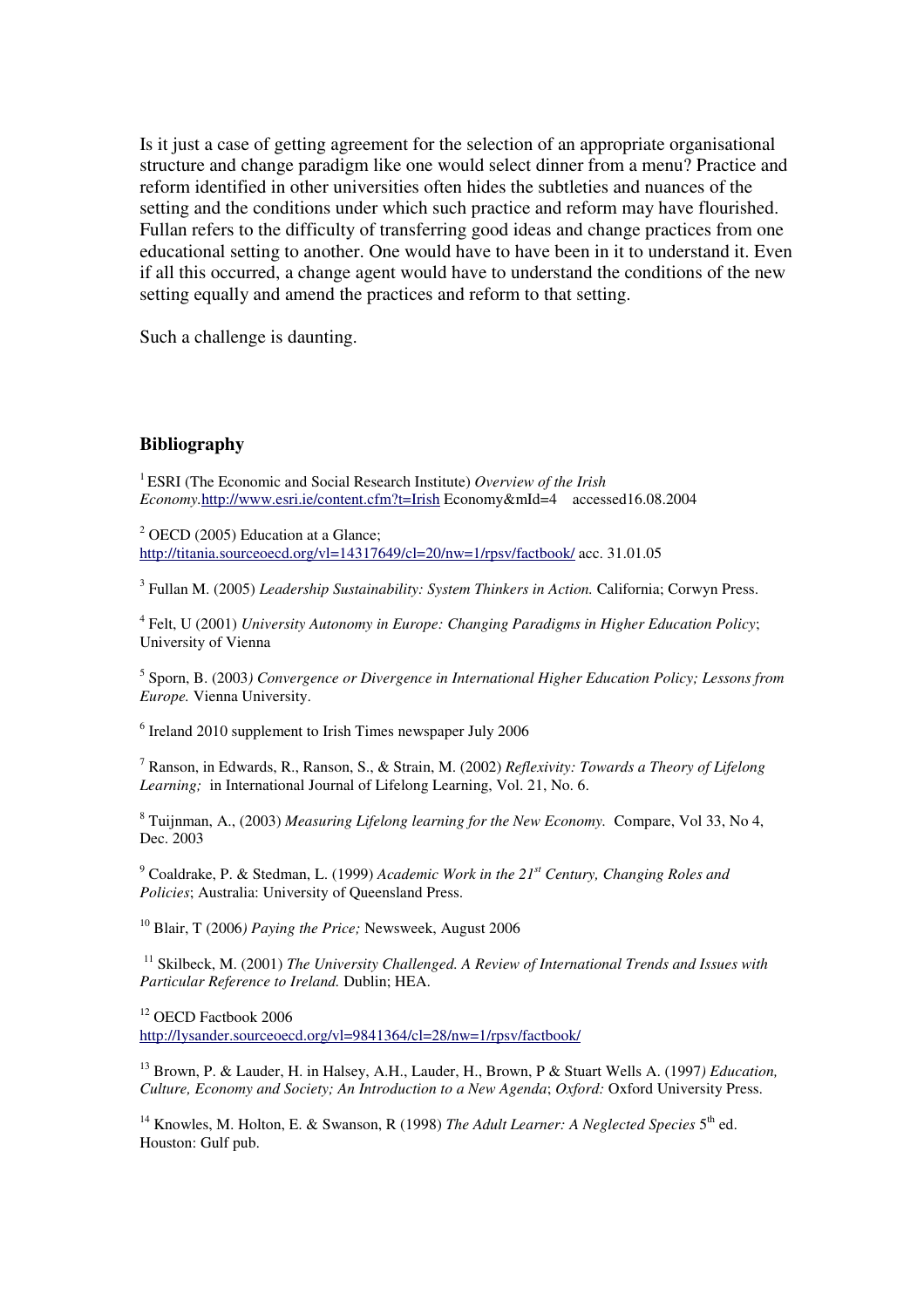<sup>15</sup> Taylor, S. Rizvi,F Lingard,B & Henry, M. (1997) *Educational Policy and the Politics of Change.*  London & NY: Routledge Falmer.

<sup>16</sup> Ramsden, P. (1998) *Learning to Lead in Higher Education* London, Routledge*.* 

<sup>17</sup> Sjoer, E. & Veen, W (2005*) Active Learning for NET Generation Students*; Netherlands: Delft University  $(5<sup>th</sup>$  annual ALE conference)

<sup>18</sup> Sporn, B. (2003*) Convergence or Divergence in International Higher Education Policy; Lessons from Europe.* Vienna University.

<sup>19</sup> Kotter, J.P. Schlesinger, K. (1979) Choosing Strategies for Change. Harvard Business Review March/April (p102)

<sup>20</sup> Trowler , P. (1998) *Academics responding to Change; New higher Education Frameworks and Academic Cultures;* SRHE & OU Press; UK

<sup>21</sup> Alvesson, M. (2002) *Understanding Organisational Culture.* London; Sage.

<sup>22</sup> Becher, A & Trowler, P.R. (2001) *Academic Tribes and territories: Intellectual Enquiry and The*  Culture of Disciplines. 2<sup>nd</sup> ed. Philadelphia; OU Press.

<sup>23</sup> Jary, D & Parker, M. (1994) *The Neo Fordist University: Academic Work and Mass higher Education. Newtown: Conference paper, New U.* 

<sup>24</sup> Pugh, D. (1978) Understanding and Managing Organisational Change as cited in Mayon-White (Ch 13, p141 –145, 1988) Planning and Managing Change, London: Chapman.

<sup>25</sup> Duke, C. (2002) *Managing the Learning University*. Buckingham, SRHE & OU Press.

<sup>26</sup> Allen, D.K. & Fifield, N (1999) *Re-engineering Change in Higher Education.* Sheffield: Information Research, Volume 4 No 3 February 1999, 1 - 49.

 $27$  Kotter, J. P. (1998) Winning at change Leader to Leader. Vol. 10, Fall San Francisco: Drucker Foundation and Jossey-Bass Inc.

<sup>28</sup> Senge, P.M. (1990) *The Fifth Discipline: The art and Practice of the Learning Organisation.* N.Y. Doubleday

<sup>29</sup> Steers, R. (2000*) Motivation and leadership at work;* London: McGraw-Hill.

 $30$ Lomax, P (1996) Quality management in education : sustaining the vision through action research; London/NY: Routledge

<sup>31</sup> Daft, R. L. (2001) *Organization Theory and Design.* 7<sup>th</sup> ed. Minnesota: Southwestern college pub. co.

 $32$  Argyris, C. & Schon, D. (1978) Organisational Learning: A Theory of Perspective, Reading: Addison Wesley.

<sup>33</sup> Srikhanthan, G (2002) Can Universities Learn: RMIT Universty, Australia: CMQR.

<sup>34</sup> Schon, D (1995) *The Reflective Practitioner: How Professionals Think in action.* New York; Basic Tools.

<sup>35</sup> McNay, I. (1995) *From the Collegial Academy to the Corporate Enterprise: the Changing Culture of Universities*, in Schuller, T (ed) *The Changing University*. Buckingham; SRHE & OU Press

<sup>36</sup> Coaldrake, P. & Stedman, L. (1999) *Academic Work in the 21st Century, Changing Roles and Policies*; Australia: University of Queensland Press.